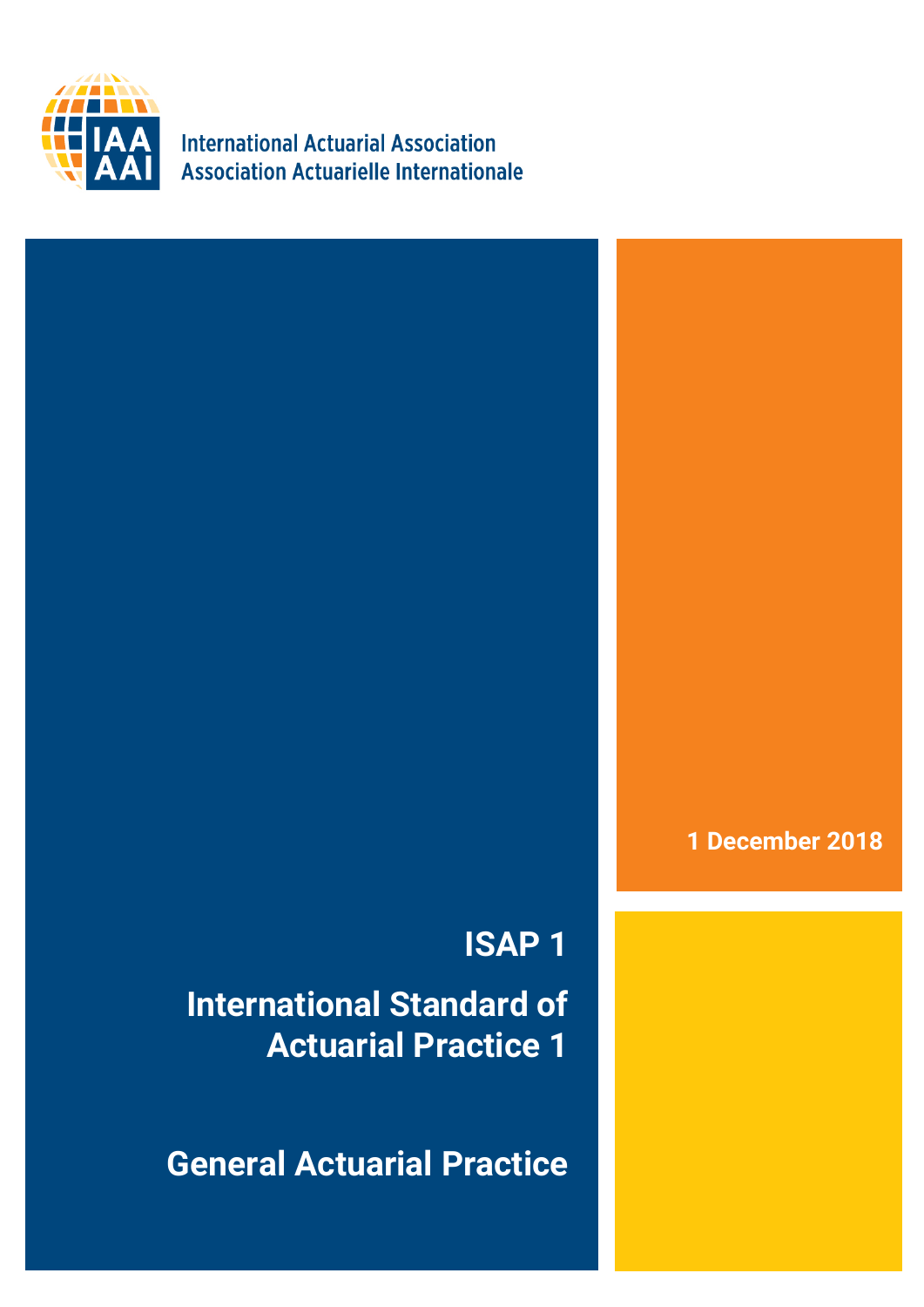# **ISAP 1 International Standard of Actuarial Practice 1 General Actuarial Practice**

Adopted by the IAA Council 18 November 2012 Reformatted to move definitions to the Glossary 13 October 2013 Conformance changes adopted 23 April 2017 Revision adopted 1 December 2018 (Minor correction -16 April 2019)



**International Actuarial Association Association Actuarielle Internationale** 

**Tel:** +1-613-236-0886 **Fax:** +1-613-236-1386 **Email:** secretariat@actuaries.org 1203-99 Metcalfe, Ottawa ON K1P 6L7 Canada **[www.actuaries.org](http://www.actuaries.org/)**

© International Actuarial Association/ Association Actuarial Internationale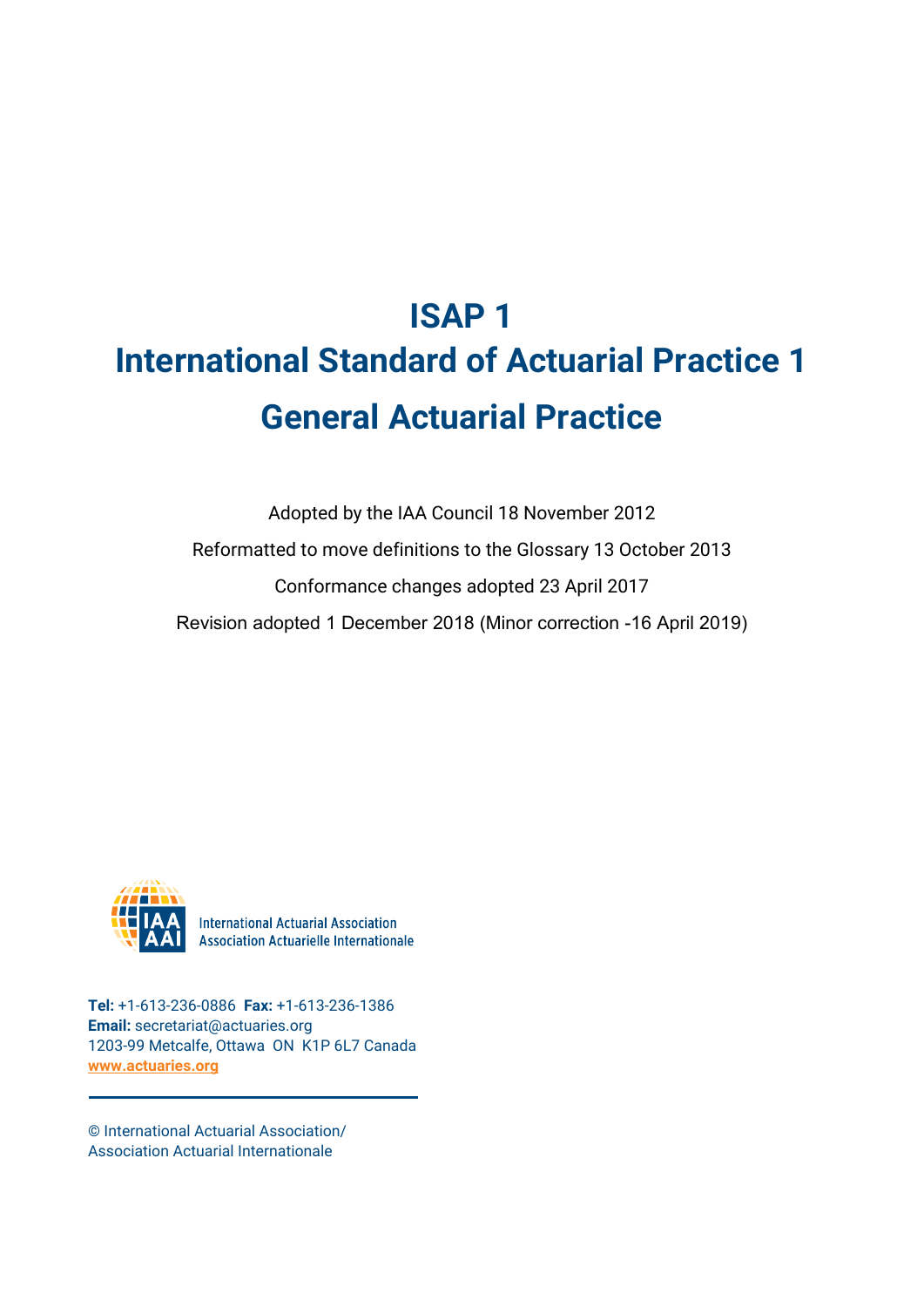#### **TABLE OF CONTENTS**

|  | 1.1.  |  |
|--|-------|--|
|  | 1.2.  |  |
|  | 1.3.  |  |
|  | 1.4.  |  |
|  | 1.5.  |  |
|  | 1.6.  |  |
|  | 1.7.  |  |
|  | 1.8.  |  |
|  |       |  |
|  | 2.1.  |  |
|  | 2.2.  |  |
|  | 2.3.  |  |
|  | 2.4.  |  |
|  | 2.5.  |  |
|  | 2.6.  |  |
|  | 2.7.  |  |
|  | 2.8.  |  |
|  | 2.9.  |  |
|  | 2.10. |  |
|  | 2.11. |  |
|  | 2.12. |  |
|  | 2.13. |  |
|  | 2.14. |  |
|  |       |  |
|  | 3.1.  |  |
|  | 3.2.  |  |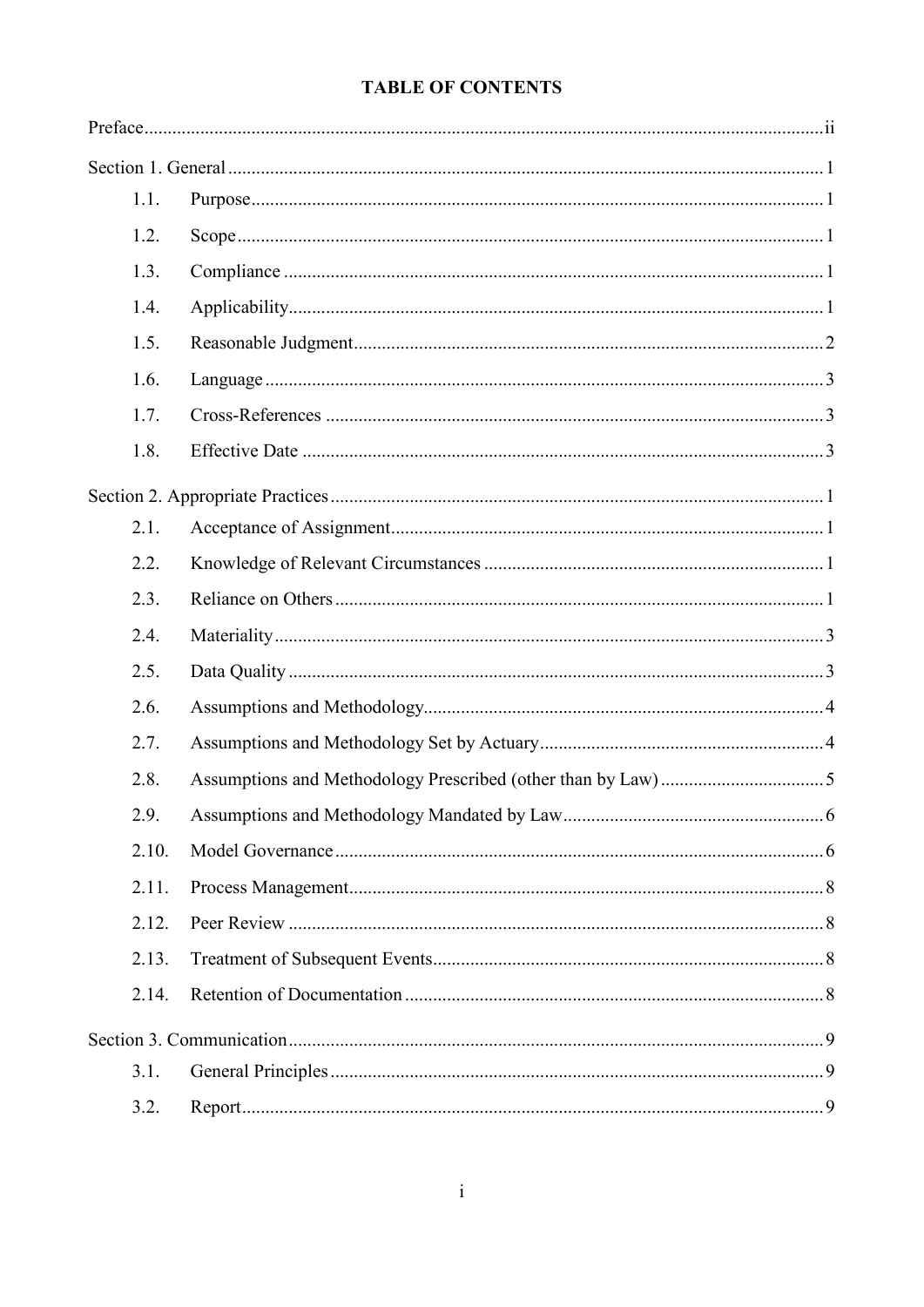#### **Preface**

#### <span id="page-3-0"></span>**This International Standard of Actuarial Practice (ISAP) is a model for actuarial standardsetting bodies to consider.**

The International Actuarial Association [\(IAA\)](https://www.actuaries.org/IAA/Documents/CTTEES_ASC/ISAPs_Glossary_Terms/IAA.html) encourages relevant actuarial standard-setting bodies to maintain a standard or set of standards that is substantially consistent with this ISAP to the extent that the content of this ISAP is appropriate for [actuaries](https://www.actuaries.org/IAA/Documents/CTTEES_ASC/ISAPs_Glossary_Terms/Actuary.html) in their jurisdiction. This can be achieved in many ways, including:

- Adopting this ISAP as a standard with only the modifications in the Drafting Notes;
- Customizing this ISAP by revising the text of the ISAP to the extent deemed appropriate by the standard-setting body while ensuring that the resulting standard or set of standards is substantially consistent with this ISAP;
- Endorsing this ISAP by declaring that this ISAP is appropriate for use in certain clearly defined circumstances;
- Modifying existing standards to obtain substantial consistency with this ISAP; or
- Confirming that existing standards are already substantially consistent with this ISAP.

A standard or set of standards that is promulgated by a standard-setting body is considered to be substantially consistent with this ISAP if:

- There are no material gaps in the standard $(s)$  in respect of the principles set out in this ISAP; and
- The standard or set of standards does not contradict this ISAP.

If this ISAP is translated for the purposes of adoption, the adopting body should select three verbs that embody the concepts of "must", "should", and "may", as described in paragraph 1.6 Language, even if such verbs are not the literal translation of "must", "should", and "may".

#### **ISAPs are model standards of actuarial practice and, as such, are not binding on any [actuary.](https://www.actuaries.org/IAA/Documents/CTTEES_ASC/ISAPs_Glossary_Terms/Actuary.html)**

ISAP 1 was last revised in 2017 for conformance changes only. This new version of ISAP 1 (the first revision with any substantive changes) includes the guidance from ISAP 1A - Governance of Models which is being retired concurrently.

In referring to ISAPs, the unqualified name (e.g. ISAP 1) refers to the latest version of the ISAP adopted by Council. If there is a need to refer to a prior version of the ISAP, the year of adoption should be added in parentheses, e.g. ISAP 1 (2017). A standard setter wishing to declare substantial consistency with an older version of an ISAP should use this nomenclature.

ISAP 1 was adopted by the [IAA](https://www.actuaries.org/IAA/Documents/CTTEES_ASC/ISAPs_Glossary_Terms/IAA.html) Council in November 2012. The reformatted version (to accommodate the separate Glossary) was adopted in October 2013. The conforming version (with no material changes) was adopted in April 2017. This revision was adopted on 1 December 2018.

*[Drafting Notes – When an actuarial standard-setting organization adopts this ISAP it should:*

*1. Replace "ISAP" throughout the document with the local standard name, if applicable;*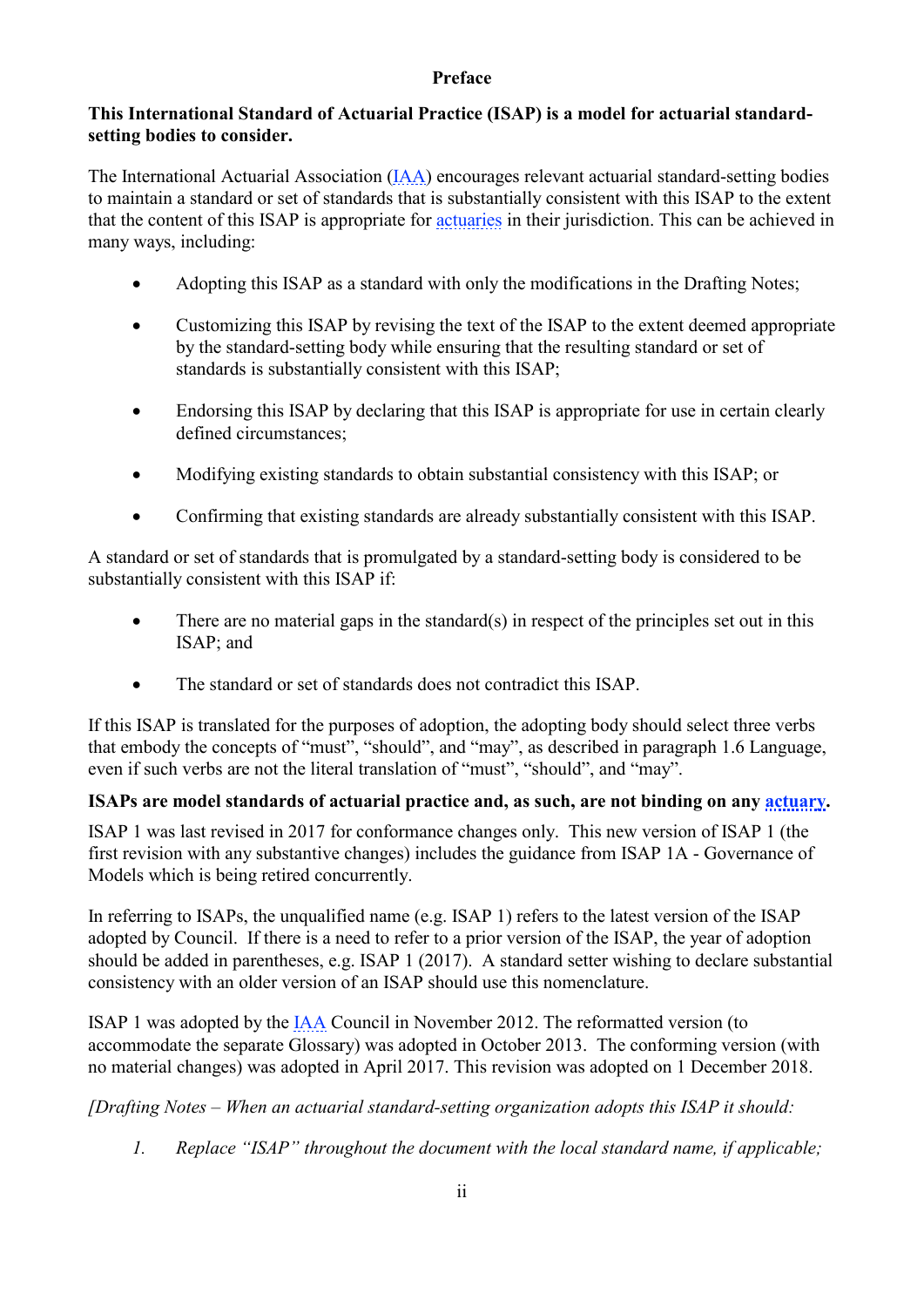- *2. Choose the appropriate phrase and date in paragraph [1.8.](#page-7-2);*
- *3. Choose the appropriate phrase in sub-paragraph [2.1.2.](#page-8-4)a.;*
- *4. Review this ISAP for, and resolve, any conflicts with the local [law](https://www.actuaries.org/IAA/Documents/CTTEES_ASC/ISAPs_Glossary_Terms/Law.html) and code of professional conduct; and*
- *5. Delete this preface (including these drafting notes) and the footnotes associated with paragraphs [1.8.](#page-7-2) and [2.1.2.](#page-8-4)a.]*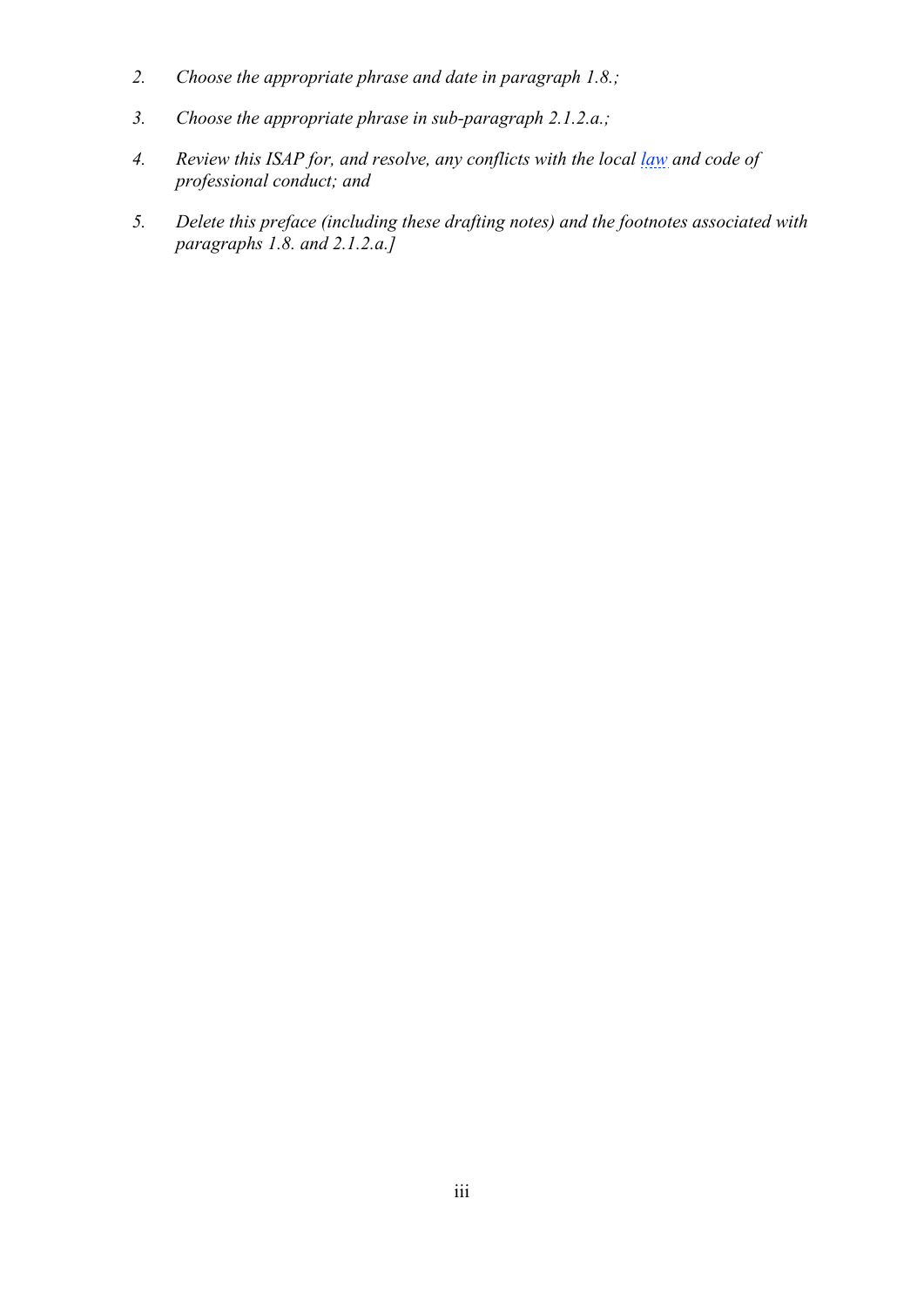#### **Section 1. General**

- <span id="page-5-1"></span><span id="page-5-0"></span>**1.1. Purpose** – This ISAP provides guidance to [actuaries](https://www.actuaries.org/IAA/Documents/CTTEES_ASC/ISAPs_Glossary_Terms/Actuary.html) when performing [actuarial services](https://www.actuaries.org/IAA/Documents/CTTEES_ASC/ISAPs_Glossary_Terms/Actuarial_Services.html) to give [intended users](https://www.actuaries.org/IAA/Documents/CTTEES_ASC/ISAPs_Glossary_Terms/intended_user.htm) confidence that
	- [Actuarial services](https://www.actuaries.org/IAA/Documents/CTTEES_ASC/ISAPs_Glossary_Terms/Actuarial_Services.html) are carried out professionally and with due care;
	- The results are relevant to their needs, are presented clearly and understandably, and are complete; and
	- The assumptions and methodology (including, but not limited to, [models](https://www.actuaries.org/IAA/Documents/CTTEES_ASC/ISAPs_Glossary_Terms/Model.html) and modelling techniques) used are disclosed appropriately.

#### <span id="page-5-2"></span>**1.2. Scope**

- 1.2.1. This ISAP is a general standard. It applies to all [actuarial services](https://www.actuaries.org/IAA/Documents/CTTEES_ASC/ISAPs_Glossary_Terms/Actuarial_Services.html) performed by an [actuary](https://www.actuaries.org/IAA/Documents/CTTEES_ASC/ISAPs_Glossary_Terms/Actuary.html) unless an element of guidance is explicitly superseded by another standard such as a practice-specific standard or by [law.](https://www.actuaries.org/IAA/Documents/CTTEES_ASC/ISAPs_Glossary_Terms/Law.html)
- 1.2.2. Usually, the intent of a practice-specific standard is to narrow the range of practice considered acceptable under the general standards. In exceptional cases, however, the intent of a practice-specific standard is to define as acceptable a practice that would not be acceptable under the general standards, in which case that intent is specifically noted by words in a practice-specific standard like: "Notwithstanding the general standards, the [actuary](https://www.actuaries.org/IAA/Documents/CTTEES_ASC/ISAPs_Glossary_Terms/Actuary.html) should . . .", followed by a description of the exception.
- <span id="page-5-6"></span><span id="page-5-5"></span><span id="page-5-3"></span>**1.3. Compliance** – An [actuary](https://www.actuaries.org/IAA/Documents/CTTEES_ASC/ISAPs_Glossary_Terms/Actuary.html) may fail to follow the guidance in an ISAP but still comply with it where the **actuary**:
	- 1.3.1. Complies with requirements of [law](https://www.actuaries.org/IAA/Documents/CTTEES_ASC/ISAPs_Glossary_Terms/Law.html) that conflict with the ISAP;
	- 1.3.2. Complies with requirements of the actuarial code of professional conduct applicable to the [work](https://www.actuaries.org/IAA/Documents/CTTEES_ASC/ISAPs_Glossary_Terms/Work.html) that conflict with the ISAP; or
	- 1.3.3. Departs from the guidance in the ISAP and provides, in ever[y report](https://www.actuaries.org/IAA/Documents/CTTEES_ASC/ISAPs_Glossary_Terms/Work.html) to which it is relevant, an appropriate statement with respect to the nature, rationale, and effect of any such departure if the guidance is expressed as "should". If the guidance is expressed as "must", the [actuary](https://www.actuaries.org/IAA/Documents/CTTEES_ASC/ISAPs_Glossary_Terms/Actuary.html) may not depart from it unless paragraph 1.3.1. or paragraph 1.3.2. applies.
- <span id="page-5-7"></span><span id="page-5-4"></span>**1.4. Applicability** – ISAP 1 provides guidance to [actuaries](https://www.actuaries.org/IAA/Documents/CTTEES_ASC/ISAPs_Glossary_Terms/Actuary.html) on general actuarial practice when performing [actuarial services.](https://www.actuaries.org/IAA/Documents/CTTEES_ASC/ISAPs_Glossary_Terms/Actuarial_Services.html) Other ISAPs do not repeat the general guidance provided in ISAP 1. Compliance with ISAP 1 is a prerequisite to compliance with all other ISAPs. An [actuary](https://www.actuaries.org/IAA/Documents/CTTEES_ASC/ISAPs_Glossary_Terms/Actuary.html) who is performing these [actuarial services](https://www.actuaries.org/IAA/Documents/CTTEES_ASC/ISAPs_Glossary_Terms/Actuarial_Services.html) may be acting in one of several capacities such as an employee, management, director, external adviser, auditor, or supervisory authority.
	- 1.4.1. The application of the ISAP is clear when a single consulting [actuary](https://www.actuaries.org/IAA/Documents/CTTEES_ASC/ISAPs_Glossary_Terms/Actuary.html) is performing [actuarial services](https://www.actuaries.org/IAA/Documents/CTTEES_ASC/ISAPs_Glossary_Terms/Actuarial_Services.html) for a client who is not affiliated with the [actuary.](https://www.actuaries.org/IAA/Documents/CTTEES_ASC/ISAPs_Glossary_Terms/Actuary.html)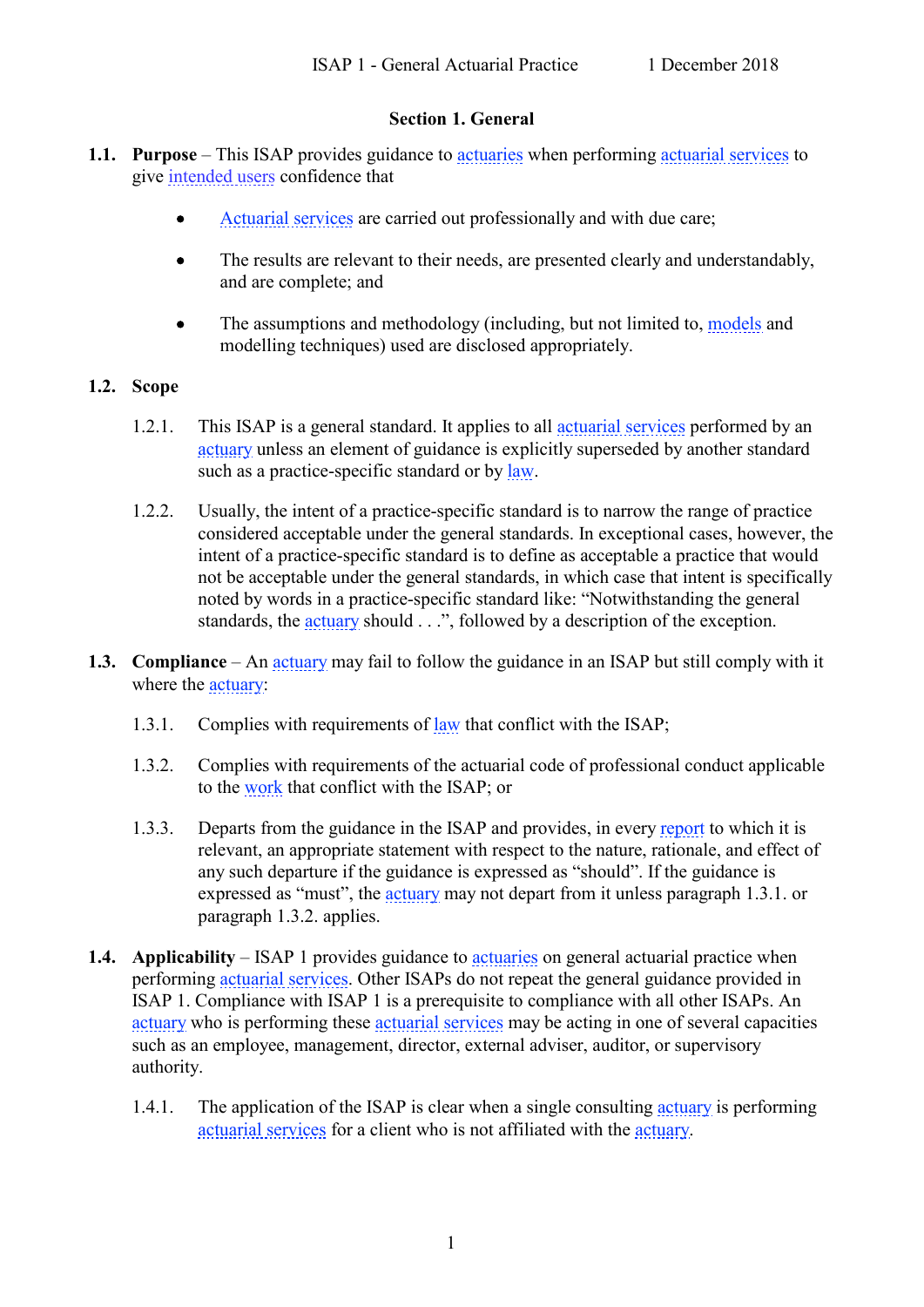- 1.4.2. When a team is performing [actuarial services,](https://www.actuaries.org/IAA/Documents/CTTEES_ASC/ISAPs_Glossary_Terms/Actuarial_Services.html) most paragraphs of the ISAP apply to every [actuary](https://www.actuaries.org/IAA/Documents/CTTEES_ASC/ISAPs_Glossary_Terms/Actuary.html) on the team. However, requirements in some paragraphs need not be met by every [actuary](https://www.actuaries.org/IAA/Documents/CTTEES_ASC/ISAPs_Glossary_Terms/Actuary.html) on the team personally (e.g., [2.1.1.](#page-8-5)). In the case of such paragraphs, each [actuary](https://www.actuaries.org/IAA/Documents/CTTEES_ASC/ISAPs_Glossary_Terms/Actuary.html) on the team should identify, if relevant to that [actuary'](https://www.actuaries.org/IAA/Documents/CTTEES_ASC/ISAPs_Glossary_Terms/Actuary.html)s [work,](https://www.actuaries.org/IAA/Documents/CTTEES_ASC/ISAPs_Glossary_Terms/Work.html) which member of the team is responsible for complying with such requirements and be satisfied that the other team member accepts that responsibility.
- 1.4.3. When a team is performing [actuarial services,](https://www.actuaries.org/IAA/Documents/CTTEES_ASC/ISAPs_Glossary_Terms/Actuarial_Services.html) the team leader takes overall responsibility for the team's work product. An [actuary](https://www.actuaries.org/IAA/Documents/CTTEES_ASC/ISAPs_Glossary_Terms/Actuary.html) who is not the team leader (and hence does not control the team's work product) should treat the team leader as the user and interpret the ISAP within that context.
- 1.4.4. If an [actuary](https://www.actuaries.org/IAA/Documents/CTTEES_ASC/ISAPs_Glossary_Terms/Actuary.html) is performing [actuarial services](https://www.actuaries.org/IAA/Documents/CTTEES_ASC/ISAPs_Glossary_Terms/Actuarial_Services.html) for an affiliated party (either individually or as a member of a team), the [actuary](https://www.actuaries.org/IAA/Documents/CTTEES_ASC/ISAPs_Glossary_Terms/Actuary.html) should interpret the ISAP in the context of practices that apply normally within or in relation to the affiliated party, except that, if there are substantive inconsistencies between these practices and the ISAP, the [actuary](https://www.actuaries.org/IAA/Documents/CTTEES_ASC/ISAPs_Glossary_Terms/Actuary.html) should endeavour to observe the spirit and intent of the ISAP as fully as possible.
	- a. The [actuary](https://www.actuaries.org/IAA/Documents/CTTEES_ASC/ISAPs_Glossary_Terms/Actuary.html) should consider the expectations of the [principal.](https://www.actuaries.org/IAA/Documents/CTTEES_ASC/ISAPs_Glossary_Terms/Principal.html) These expectations might suggest that it may be appropriate to omit some of the otherwise required content in a [report.](https://www.actuaries.org/IAA/Documents/CTTEES_ASC/ISAPs_Glossary_Terms/Report.html) However, limiting the content of a [report](https://www.actuaries.org/IAA/Documents/CTTEES_ASC/ISAPs_Glossary_Terms/Report.html) may not be appropriate if that [report](https://www.actuaries.org/IAA/Documents/CTTEES_ASC/ISAPs_Glossary_Terms/Report.html) or the findings in that report may receive broad distribution.
	- b. If the [actuary](https://www.actuaries.org/IAA/Documents/CTTEES_ASC/ISAPs_Glossary_Terms/Actuary.html) believes circumstances are such that including certain content in a [report](https://www.actuaries.org/IAA/Documents/CTTEES_ASC/ISAPs_Glossary_Terms/Report.html) is not necessary or appropriate, the [actuary](https://www.actuaries.org/IAA/Documents/CTTEES_ASC/ISAPs_Glossary_Terms/Actuary.html) should be prepared (if challenged by a professional actuarial body with jurisdiction over the [actuarial](https://www.actuaries.org/IAA/Documents/CTTEES_ASC/ISAPs_Glossary_Terms/Actuarial_Services.html)  [services\)](https://www.actuaries.org/IAA/Documents/CTTEES_ASC/ISAPs_Glossary_Terms/Actuarial_Services.html) to describe these circumstances and provide the rationale for limiting the content of that [report.](https://www.actuaries.org/IAA/Documents/CTTEES_ASC/ISAPs_Glossary_Terms/Report.html)
- <span id="page-6-0"></span>**1.5. Reasonable Judgment** – The [actuary](https://www.actuaries.org/IAA/Documents/CTTEES_ASC/ISAPs_Glossary_Terms/Actuary.html) should exercise reasonable judgment in applying any ISAP.
	- 1.5.1. A judgment is reasonable if it takes into account:
		- a. The spirit and intent of the ISAPs;
		- b. The type of assignment; and
		- c. Appropriate constraints on time and resources.
	- 1.5.2. Nothing in an ISAP should be interpreted as requiring work to be performed that is not proportionate to the scope of the decision or the assignment to which it relates and the benefit that [intended users](https://www.actuaries.org/IAA/Documents/CTTEES_ASC/ISAPs_Glossary_Terms/Intended_User.html) would be expected to obtain from the [work](https://www.actuaries.org/IAA/Documents/CTTEES_ASC/ISAPs_Glossary_Terms/Work.html) (Principle of Proportionality).
	- 1.5.3. Any judgment required by the ISAP (including implicit judgment) is intended to be the [actuary'](https://www.actuaries.org/IAA/Documents/CTTEES_ASC/ISAPs_Glossary_Terms/Actuary.html)s [professional judgment](https://www.actuaries.org/IAA/Documents/CTTEES_ASC/ISAPs_Glossary_Terms/Professional_Judgment.html) unless otherwise stated.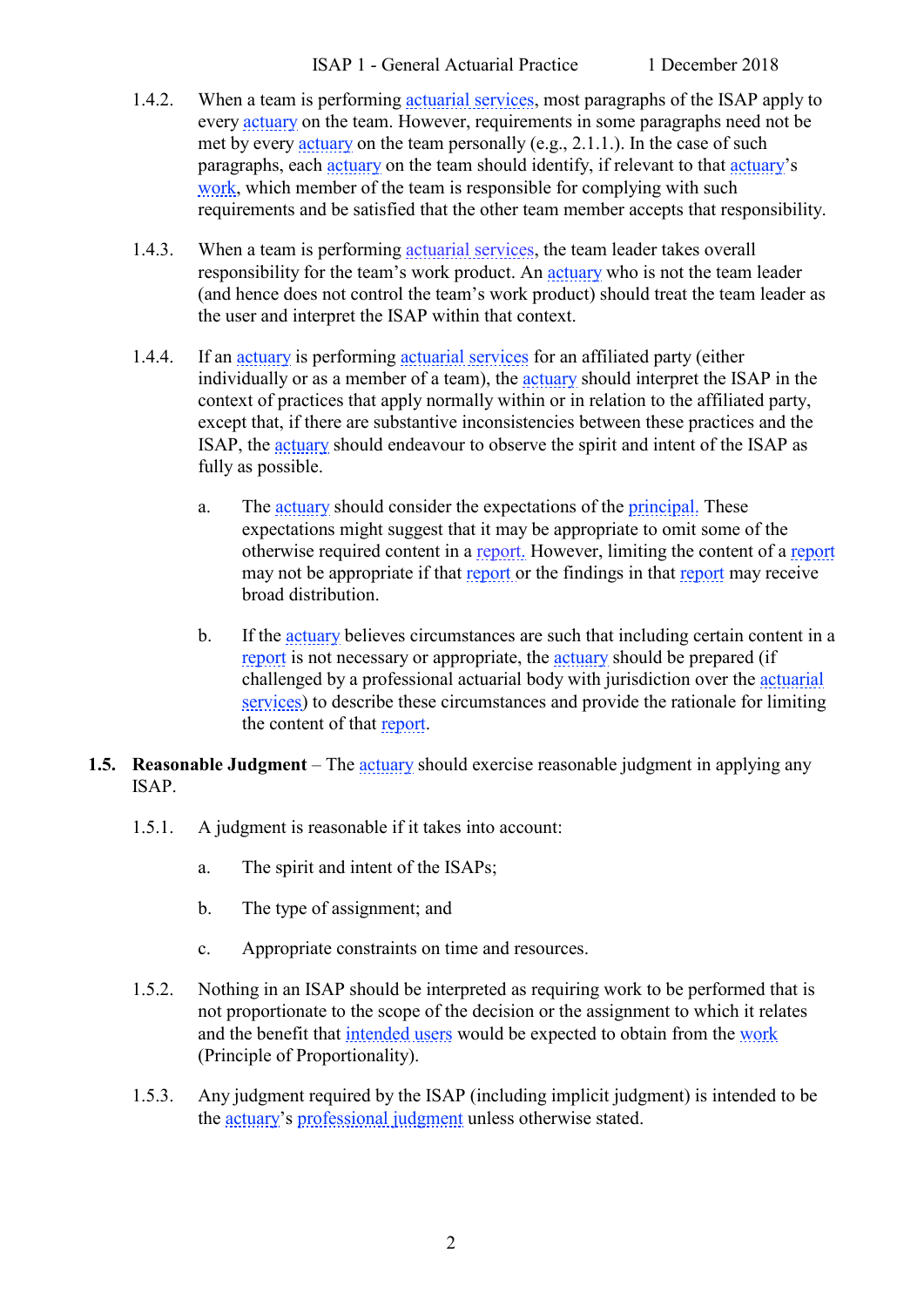#### <span id="page-7-0"></span>**1.6. Language**

 $\overline{a}$ 

- 1.6.1. Some of the language used in all ISAPs is intended to be interpreted in a very specific way in the context of a decision of the [actuary.](https://www.actuaries.org/IAA/Documents/CTTEES_ASC/ISAPs_Glossary_Terms/Actuary.html) In particular, the following words are to be understood to have the meanings indicated:
	- a. "Must" means that the indicated action is mandatory and failure to follow the indicated action will constitute a failure to comply with the ISAP, unless the departure is due to a conflict with  $law(1.3.1.)$  $law(1.3.1.)$  $law(1.3.1.)$  or code of professional conduct [\(1.3.2.](#page-5-6)).
	- b. "Should" (or "shall") means that, under normal circumstances, the [actuary](https://www.actuaries.org/IAA/Documents/CTTEES_ASC/ISAPs_Glossary_Terms/Actuary.html) is expected to follow the indicated action, unless the departure is due to a conflict with [law](https://www.actuaries.org/IAA/Documents/CTTEES_ASC/ISAPs_Glossary_Terms/Law.html)  $(1.3.1.)$  $(1.3.1.)$  or code of professional conduct  $(1.3.2.)$  $(1.3.2.)$ . However, in all other cases, if following the indicated action would produce a result that would be inappropriate or would potentially mislead the [intended users](https://www.actuaries.org/IAA/Documents/CTTEES_ASC/ISAPs_Glossary_Terms/Intended_User.html) of the [actuarial](https://www.actuaries.org/IAA/Documents/CTTEES_ASC/ISAPs_Glossary_Terms/Actuarial_Services.html)  [services,](https://www.actuaries.org/IAA/Documents/CTTEES_ASC/ISAPs_Glossary_Terms/Actuarial_Services.html) the [actuary](https://www.actuaries.org/IAA/Documents/CTTEES_ASC/ISAPs_Glossary_Terms/Actuary.html) should depart from the guidance and disclose that fact and provide the reason for not following the indicated action as described in paragraph [1.3.3.](#page-5-7)
	- c. "May" means that the indicated action is not required, nor even necessarily expected, but in certain circumstances is an appropriate activity, possibly among other alternatives. Note that "might" is not used as a synonym for "may", but rather with its normal meaning.
	- d. "Any" (as in e.g. "any [report"](https://www.actuaries.org/IAA/Documents/CTTEES_ASC/ISAPs_Glossary_Terms/Report.html)) means all such items if they exist, while acknowledging they may not exist. Such a reference does not give rise to a requirement to create such an item.
- 1.6.2. ISAPs use various terms whose specific meanings are defined in the Glossary. These terms are highlighted in the text with a dashed underscore and in blue, which is also a hyperlink to the definition (e.g., [actuary\)](https://www.actuaries.org/IAA/Documents/CTTEES_ASC/ISAPs_Glossary_Terms/Actuary.html).
- <span id="page-7-1"></span>**1.7. Cross-References** – When an ISAP refers to the content of another document, the reference relates to the referenced document as it is effective on the [adoption date](https://www.actuaries.org/IAA/Documents/CTTEES_ASC/ISAPs_Glossary_Terms/Adoption_Date.html) as shown on the cover page of the ISAP. If the referenced document is amended or restated after the [adoption date](https://www.actuaries.org/IAA/Documents/CTTEES_ASC/ISAPs_Glossary_Terms/Adoption_Date.html) of the ISAP, the [actuary](https://www.actuaries.org/IAA/Documents/CTTEES_ASC/ISAPs_Glossary_Terms/Actuary.html) must consider the extent to which the guidance in the ISAP is still applicable and appropriate.
- <span id="page-7-2"></span>**1.8. Effective Date** – This ISAP is effective for [{actuarial services](https://www.actuaries.org/IAA/Documents/CTTEES_ASC/ISAPs_Glossary_Terms/Actuarial_Services.html) performed[/actuarial services](https://www.actuaries.org/IAA/Documents/CTTEES_ASC/ISAPs_Glossary_Terms/Actuarial_Services.html) commenced[/actuarial services](https://www.actuaries.org/IAA/Documents/CTTEES_ASC/ISAPs_Glossary_Terms/Actuarial_Services.html) performed relevant to an event $\}^1$  $\}^1$  on or after [Date].

<span id="page-7-3"></span><sup>&</sup>lt;sup>1</sup> Phrase to be selected and date to be inserted by standard-setter adopting or endorsing this ISAP.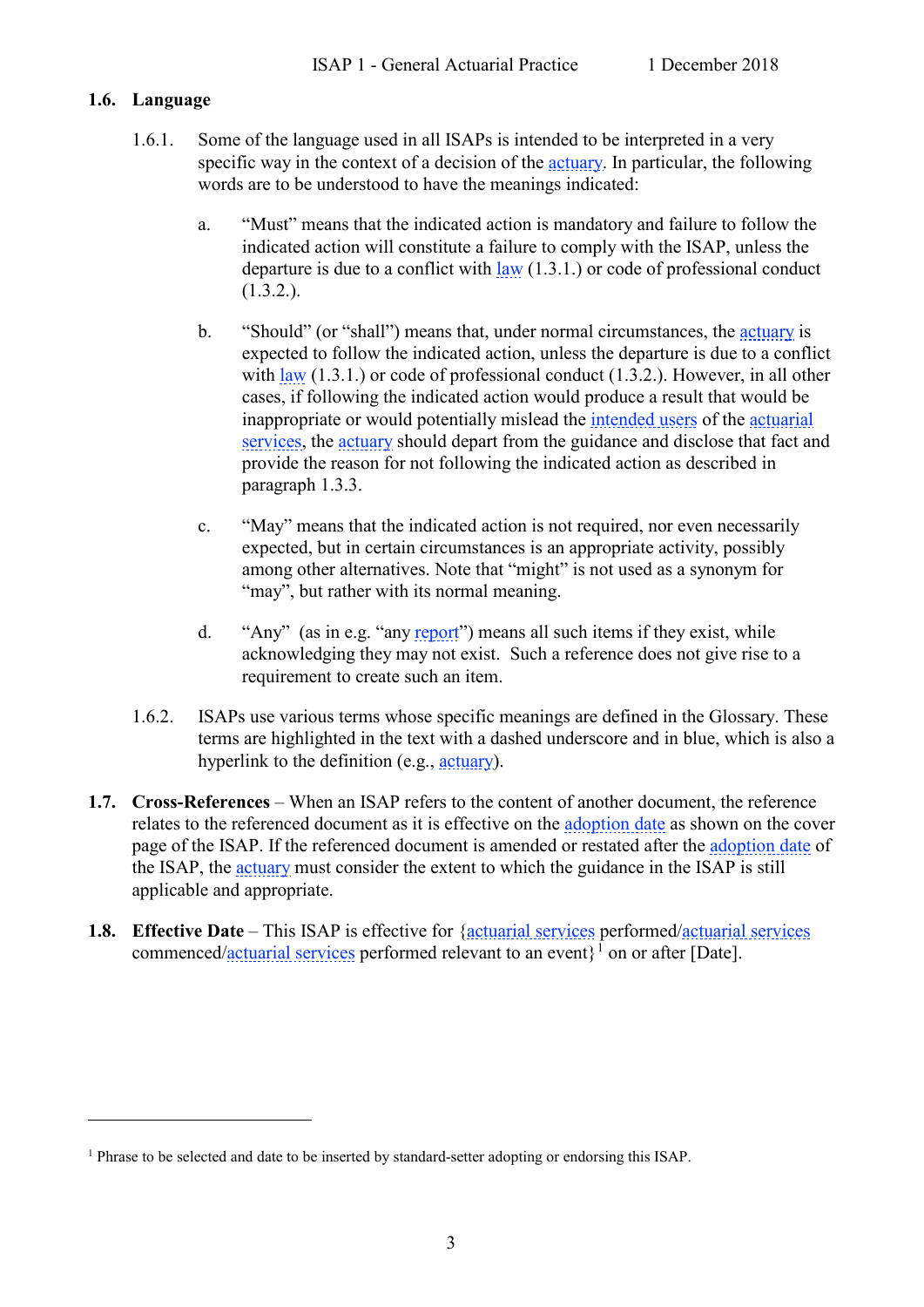#### **Section 2. Appropriate Practices**

#### <span id="page-8-5"></span><span id="page-8-1"></span><span id="page-8-0"></span>**2.1. Acceptance of Assignment**

 $\overline{a}$ 

- 2.1.1. When providing [actuarial services,](https://www.actuaries.org/IAA/Documents/CTTEES_ASC/ISAPs_Glossary_Terms/Actuarial_Services.html) the [actuary](https://www.actuaries.org/IAA/Documents/CTTEES_ASC/ISAPs_Glossary_Terms/Actuary.html) should confirm with the [principal](https://www.actuaries.org/IAA/Documents/CTTEES_ASC/ISAPs_Glossary_Terms/Principal.html) the nature and scope of [actuarial services](https://www.actuaries.org/IAA/Documents/CTTEES_ASC/ISAPs_Glossary_Terms/Actuarial_Services.html) to be provided, including:
	- a. The role of the [principal;](https://www.actuaries.org/IAA/Documents/CTTEES_ASC/ISAPs_Glossary_Terms/Principal.html)
	- b. Any limitations or constraints on the [actuary;](https://www.actuaries.org/IAA/Documents/CTTEES_ASC/ISAPs_Glossary_Terms/Actuary.html)
	- c. Any requirements that the [actuary](https://www.actuaries.org/IAA/Documents/CTTEES_ASC/ISAPs_Glossary_Terms/Actuary.html) is required to satisfy;
	- d. Identification of the schedule and expected cost or resources needed (especially if they are substantial); and
	- e. The information needed to be communicated to and by the *actuary*, especially if it is sensitive or confidential.
- <span id="page-8-4"></span>2.1.2. In accepting an assignment for [actuarial services,](https://www.actuaries.org/IAA/Documents/CTTEES_ASC/ISAPs_Glossary_Terms/Actuarial_Services.html) the [actuary](https://www.actuaries.org/IAA/Documents/CTTEES_ASC/ISAPs_Glossary_Terms/Actuary.html) shall:
	- a. *{If adopting standard-setter has a standard on qualifications}* Be qualified under *[name of standard]* to perform the services, or become qualified before the services are delivered;

*{If adopting standard-setter does not have a standard on qualifications}* Be competent and appropriately experienced to perform the services<sup>[2](#page-8-6)</sup>;

- b. Be satisfied that the assignment can be performed under the applicable code of professional conduct; and
- c. Have reasonable assurance of time, resources, access to relevant employees and other relevant parties, access to documentation and information, and the right of the [actuary](https://www.actuaries.org/IAA/Documents/CTTEES_ASC/ISAPs_Glossary_Terms/Actuary.html) to communicate information, as may be necessary for the [work.](https://www.actuaries.org/IAA/Documents/CTTEES_ASC/ISAPs_Glossary_Terms/Work.html)
- <span id="page-8-2"></span>**2.2. Knowledge of Relevant Circumstances** – The [actuary](https://www.actuaries.org/IAA/Documents/CTTEES_ASC/ISAPs_Glossary_Terms/Actuary.html) should have or obtain sufficient knowledge and understanding of the [data](https://www.actuaries.org/IAA/Documents/CTTEES_ASC/ISAPs_Glossary_Terms/Data.html) and other information available, including the relevant history, processes, nature of the business operations, [law,](https://www.actuaries.org/IAA/Documents/CTTEES_ASC/ISAPs_Glossary_Terms/Law.html) and business environment of the subject of the [actuarial services,](https://www.actuaries.org/IAA/Documents/CTTEES_ASC/ISAPs_Glossary_Terms/Actuarial_Services.html) to be appropriately prepared to perform the actuarial [services](https://www.actuaries.org/IAA/Documents/CTTEES_ASC/ISAPs_Glossary_Terms/Actuarial_Services.html) required by the assignment.
- <span id="page-8-3"></span>**2.3. Reliance on Others** – The [actuary](https://www.actuaries.org/IAA/Documents/CTTEES_ASC/ISAPs_Glossary_Terms/Actuary.html) may use information prepared by another party. This information may include [data,](https://www.actuaries.org/IAA/Documents/CTTEES_ASC/ISAPs_Glossary_Terms/Data.html) opinions of other professionals, and supporting analyses (but excludes assumptions and methodology). The [actuary](https://www.actuaries.org/IAA/Documents/CTTEES_ASC/ISAPs_Glossary_Terms/Actuary.html) may select the party and information on which to rely, or may be given the information by the [principal.](https://www.actuaries.org/IAA/Documents/CTTEES_ASC/ISAPs_Glossary_Terms/Principal.html) The [actuary](https://www.actuaries.org/IAA/Documents/CTTEES_ASC/ISAPs_Glossary_Terms/Actuary.html) may take

<span id="page-8-6"></span><sup>2</sup> Adopting standard-setter to choose one of these two phrases as appropriate, insert the name of the qualification standard if applicable, and delete material between the {}.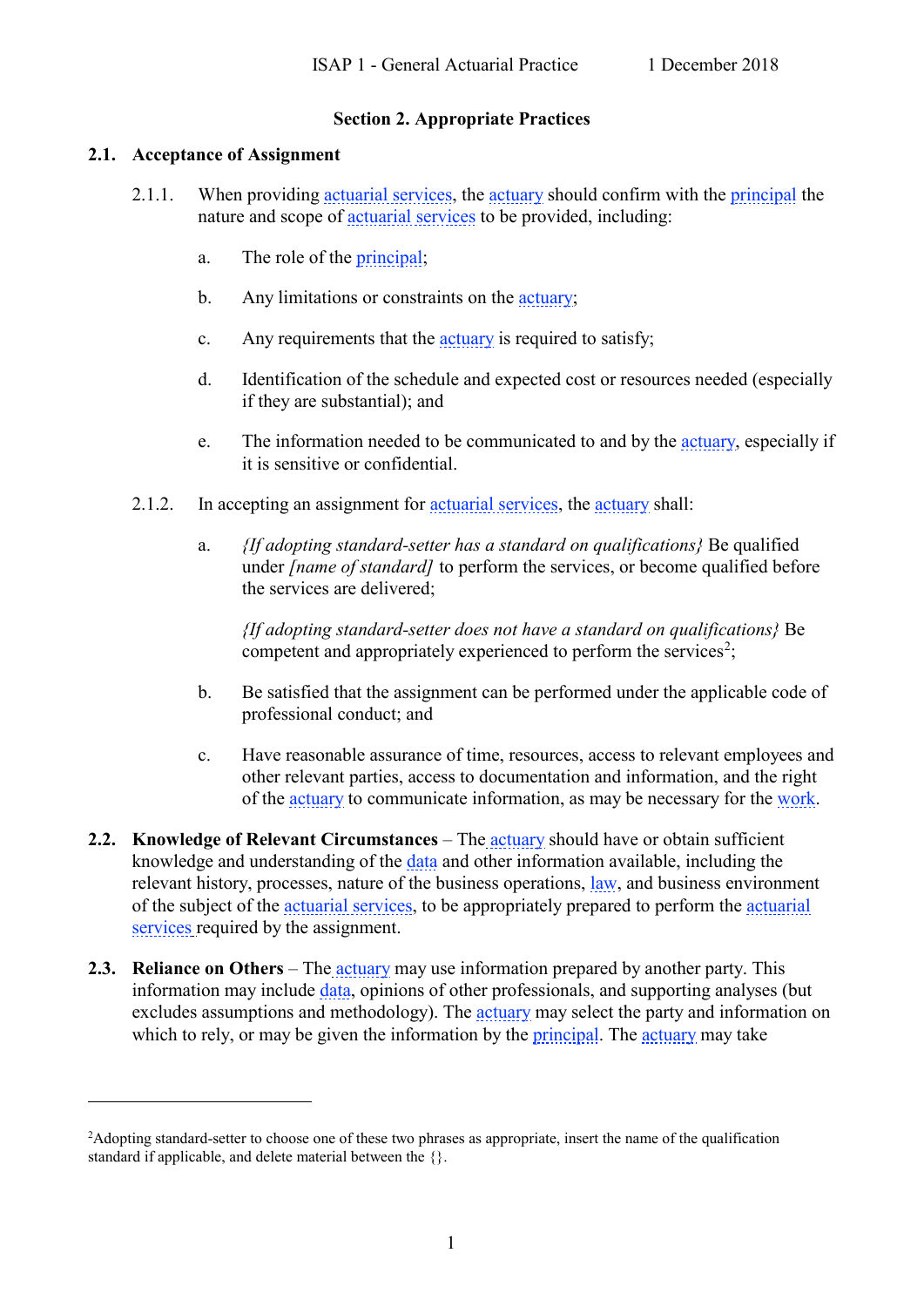responsibility for such information, or the **[actuary](https://www.actuaries.org/IAA/Documents/CTTEES_ASC/ISAPs_Glossary_Terms/Actuary.html)** may state that reliance has been placed upon the source of this information and disclaim responsibility.

- 2.3.1. If the [actuary](https://www.actuaries.org/IAA/Documents/CTTEES_ASC/ISAPs_Glossary_Terms/Actuary.html) selects the party on whom to rely, the [actuary](https://www.actuaries.org/IAA/Documents/CTTEES_ASC/ISAPs_Glossary_Terms/Actuary.html) should consider the following:
	- a. The other party's qualifications;
	- b. The other party's competence, integrity, and objectivity;
	- c. The other party's awareness of how the information is expected to be used;
	- d. Discussions and correspondence between the [actuary](https://www.actuaries.org/IAA/Documents/CTTEES_ASC/ISAPs_Glossary_Terms/Actuary.html) and the other party regarding any facts known to the [actuary](https://www.actuaries.org/IAA/Documents/CTTEES_ASC/ISAPs_Glossary_Terms/Actuary.html) that are likely to have a material effect upon the information used; and
	- e. The need to review the other party's supporting documentation.
- 2.3.2. If the [actuary](https://www.actuaries.org/IAA/Documents/CTTEES_ASC/ISAPs_Glossary_Terms/Actuary.html) uses information prepared by another party without disclaiming responsibility for that information, the [actuary:](https://www.actuaries.org/IAA/Documents/CTTEES_ASC/ISAPs_Glossary_Terms/Actuary.html)
	- a. Should determine that the use of that information conforms to [accepted](https://www.actuaries.org/IAA/Documents/CTTEES_ASC/ISAPs_Glossary_Terms/Accepted_Actuarial_Practice.html)  [actuarial practice](https://www.actuaries.org/IAA/Documents/CTTEES_ASC/ISAPs_Glossary_Terms/Accepted_Actuarial_Practice.html) in the jurisdiction(s) of the [actuary'](https://www.actuaries.org/IAA/Documents/CTTEES_ASC/ISAPs_Glossary_Terms/Actuary.html)s services;
	- b. Should establish appropriate procedures for the management and review of the information that the [actuary](https://www.actuaries.org/IAA/Documents/CTTEES_ASC/ISAPs_Glossary_Terms/Actuary.html) intends to use; and
	- c. Does not need to disclose the source of the information.
- <span id="page-9-0"></span>2.3.3. If the [actuary](https://www.actuaries.org/IAA/Documents/CTTEES_ASC/ISAPs_Glossary_Terms/Actuary.html) states reliance on the information prepared by another party and disclaims responsibility for it, the [actuary](https://www.actuaries.org/IAA/Documents/CTTEES_ASC/ISAPs_Glossary_Terms/Actuary.html) should:
	- a. Disclose in any [report](https://www.actuaries.org/IAA/Documents/CTTEES_ASC/ISAPs_Glossary_Terms/Report.html) that fact (including identifying the other party);
	- b. Disclose in any [report](https://www.actuaries.org/IAA/Documents/CTTEES_ASC/ISAPs_Glossary_Terms/Report.html) the nature and extent of such reliance;
	- c. Examine the information for evident shortcomings;
	- d. When practicable, review the information for reasonableness and consistency; and
	- e. Disclose in any [report](https://www.actuaries.org/IAA/Documents/CTTEES_ASC/ISAPs_Glossary_Terms/Report.html) the steps, if any, that the [actuary](https://www.actuaries.org/IAA/Documents/CTTEES_ASC/ISAPs_Glossary_Terms/Actuary.html) took to determine whether it was appropriate to rely on the information.
- 2.3.4. If the information was prepared by the other party under a different jurisdiction, the [actuary](https://www.actuaries.org/IAA/Documents/CTTEES_ASC/ISAPs_Glossary_Terms/Actuary.html) should consider any differences in the [law](https://www.actuaries.org/IAA/Documents/CTTEES_ASC/ISAPs_Glossary_Terms/Law.html) or [accepted actuarial practice](https://www.actuaries.org/IAA/Documents/CTTEES_ASC/ISAPs_Glossary_Terms/Accepted_Actuarial_Practice.html) between the two jurisdictions and how that might affect the [actuary'](https://www.actuaries.org/IAA/Documents/CTTEES_ASC/ISAPs_Glossary_Terms/Actuary.html)s use of the information.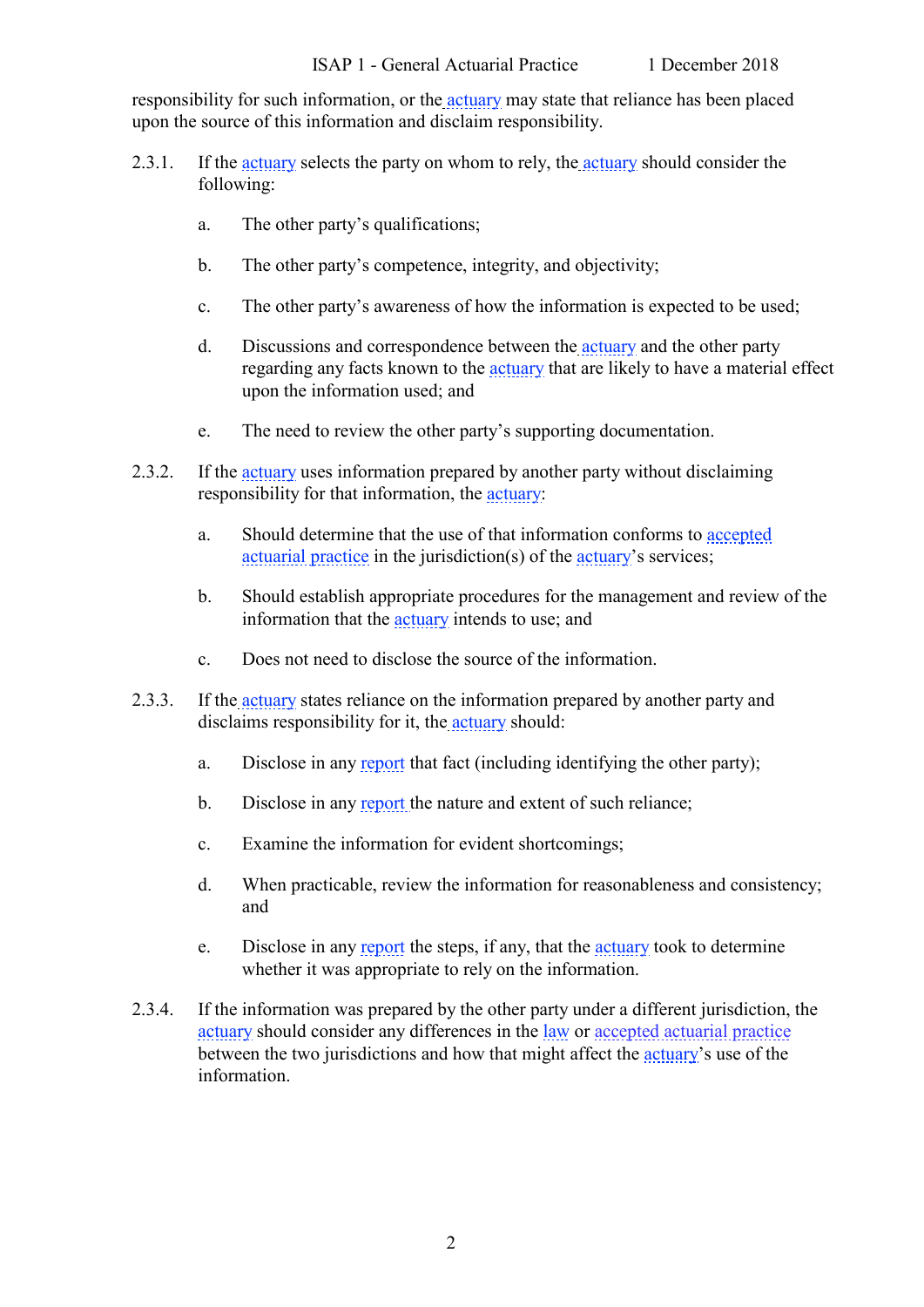ISAP 1 - General Actuarial Practice 1 December 2018

- <span id="page-10-0"></span>**2.4. Materiality** – In case of omissions, understatements, or overstatements, the [actuary](https://www.actuaries.org/IAA/Documents/CTTEES_ASC/ISAPs_Glossary_Terms/Actuary.html) should assess whether the effect is material. If the effect of any of these is material, the [actuary](https://www.actuaries.org/IAA/Documents/CTTEES_ASC/ISAPs_Glossary_Terms/Actuary.html) should disclose this in any [report](https://www.actuaries.org/IAA/Documents/CTTEES_ASC/ISAPs_Glossary_Terms/Report.html) to which it is relevant. The threshold of materiality under which the [work](https://www.actuaries.org/IAA/Documents/CTTEES_ASC/ISAPs_Glossary_Terms/Work.html) is being conducted should be determined by the [actuary](https://www.actuaries.org/IAA/Documents/CTTEES_ASC/ISAPs_Glossary_Terms/Actuary.html) unless it is imposed by another party such as an auditor or the **principal**. When determining the threshold of materiality, the [actuary](https://www.actuaries.org/IAA/Documents/CTTEES_ASC/ISAPs_Glossary_Terms/Actuary.html) should:
	- 2.4.1. Assess materiality from the point of view of the [intended user\(](https://www.actuaries.org/IAA/Documents/CTTEES_ASC/ISAPs_Glossary_Terms/Intended_User.html)s), recognizing the purpose of the [actuarial services;](https://www.actuaries.org/IAA/Documents/CTTEES_ASC/ISAPs_Glossary_Terms/Actuarial_Services.html) thus, an omission, understatement, or overstatement is material if the [actuary](https://www.actuaries.org/IAA/Documents/CTTEES_ASC/ISAPs_Glossary_Terms/Actuary.html) expects it to affect significantly either the [intended user'](https://www.actuaries.org/IAA/Documents/CTTEES_ASC/ISAPs_Glossary_Terms/Intended_User.html)s decision-making or the [intended user'](https://www.actuaries.org/IAA/Documents/CTTEES_ASC/ISAPs_Glossary_Terms/Intended_User.html)s reasonable expectations;
	- 2.4.2. Consider the [actuarial services](https://www.actuaries.org/IAA/Documents/CTTEES_ASC/ISAPs_Glossary_Terms/Actuarial_Services.html) and the subject of those [actuarial services;](https://www.actuaries.org/IAA/Documents/CTTEES_ASC/ISAPs_Glossary_Terms/Actuarial_Services.html) and
	- 2.4.3. Consult with the **principal** if necessary.

#### <span id="page-10-1"></span>**2.5. Data Quality**

- 2.5.1. Sufficient and Reliable Data The [actuary](https://www.actuaries.org/IAA/Documents/CTTEES_ASC/ISAPs_Glossary_Terms/Actuary.html) should consider whether sufficient and reliable [data](https://www.actuaries.org/IAA/Documents/CTTEES_ASC/ISAPs_Glossary_Terms/Data.html) are available to perform the [actuarial services.](https://www.actuaries.org/IAA/Documents/CTTEES_ASC/ISAPs_Glossary_Terms/Actuarial_Services.html) [Data](https://www.actuaries.org/IAA/Documents/CTTEES_ASC/ISAPs_Glossary_Terms/Data.html) are sufficient if they include the appropriate information for the [work.](https://www.actuaries.org/IAA/Documents/CTTEES_ASC/ISAPs_Glossary_Terms/Work.html) [Data](https://www.actuaries.org/IAA/Documents/CTTEES_ASC/ISAPs_Glossary_Terms/Data.html) are reliable if they are substantially accurate. If sufficient and reliable [data](https://www.actuaries.org/IAA/Documents/CTTEES_ASC/ISAPs_Glossary_Terms/Data.html) are not available, then the [actuary](https://www.actuaries.org/IAA/Documents/CTTEES_ASC/ISAPs_Glossary_Terms/Actuary.html) should follow the guidance in paragraph [2.5.5.](#page-11-2) below.
- <span id="page-10-2"></span>2.5.2. Data Validation – The [actuary](https://www.actuaries.org/IAA/Documents/CTTEES_ASC/ISAPs_Glossary_Terms/Actuary.html) should take reasonable steps to review the consistency, completeness, and accuracy of the [data](https://www.actuaries.org/IAA/Documents/CTTEES_ASC/ISAPs_Glossary_Terms/Data.html) used. These might include:
	- a. Undertaking reconciliations against audited financial statements, trial balances, or other relevant records, if these are available;
	- b. Testing the [data](https://www.actuaries.org/IAA/Documents/CTTEES_ASC/ISAPs_Glossary_Terms/Data.html) for reasonableness against external or independent [data;](https://www.actuaries.org/IAA/Documents/CTTEES_ASC/ISAPs_Glossary_Terms/Data.html)
	- c. Testing the [data](https://www.actuaries.org/IAA/Documents/CTTEES_ASC/ISAPs_Glossary_Terms/Data.html) for internal consistency and consistency with other relevant information; and
	- d. Comparing the [data](https://www.actuaries.org/IAA/Documents/CTTEES_ASC/ISAPs_Glossary_Terms/Data.html) to those for a prior period or periods.

The [actuary](https://www.actuaries.org/IAA/Documents/CTTEES_ASC/ISAPs_Glossary_Terms/Actuary.html) should describe this review in any [report.](https://www.actuaries.org/IAA/Documents/CTTEES_ASC/ISAPs_Glossary_Terms/Report.html)

- <span id="page-10-3"></span>2.5.3. Sources of Data for Assumptions – To the extent possible and appropriate when setting assumptions, the [actuary](https://www.actuaries.org/IAA/Documents/CTTEES_ASC/ISAPs_Glossary_Terms/Actuary.html) should consider using [data](https://www.actuaries.org/IAA/Documents/CTTEES_ASC/ISAPs_Glossary_Terms/Data.html) specific to the organization or the subject of the [actuarial services.](https://www.actuaries.org/IAA/Documents/CTTEES_ASC/ISAPs_Glossary_Terms/Actuarial_Services.html) Where such [data](https://www.actuaries.org/IAA/Documents/CTTEES_ASC/ISAPs_Glossary_Terms/Data.html) are not available, relevant, or sufficiently credible, the [actuary](https://www.actuaries.org/IAA/Documents/CTTEES_ASC/ISAPs_Glossary_Terms/Actuary.html) should consider industry [data,](https://www.actuaries.org/IAA/Documents/CTTEES_ASC/ISAPs_Glossary_Terms/Data.html) [data](https://www.actuaries.org/IAA/Documents/CTTEES_ASC/ISAPs_Glossary_Terms/Data.html) from other comparable sources, population [data,](https://www.actuaries.org/IAA/Documents/CTTEES_ASC/ISAPs_Glossary_Terms/Data.html) or other published [data,](https://www.actuaries.org/IAA/Documents/CTTEES_ASC/ISAPs_Glossary_Terms/Data.html) adjusted as appropriate. The [data](https://www.actuaries.org/IAA/Documents/CTTEES_ASC/ISAPs_Glossary_Terms/Data.html) used, and the adjustments made, should be described in any [report.](https://www.actuaries.org/IAA/Documents/CTTEES_ASC/ISAPs_Glossary_Terms/Report.html)
- <span id="page-10-4"></span>2.5.4. Data Modification – The [actuary](https://www.actuaries.org/IAA/Documents/CTTEES_ASC/ISAPs_Glossary_Terms/Actuary.html) should disclose any modification of [data](https://www.actuaries.org/IAA/Documents/CTTEES_ASC/ISAPs_Glossary_Terms/Data.html) before its use (such as interpolation, extrapolation, adjustment, or discarding of outliers) in any [report.](https://www.actuaries.org/IAA/Documents/CTTEES_ASC/ISAPs_Glossary_Terms/Report.html)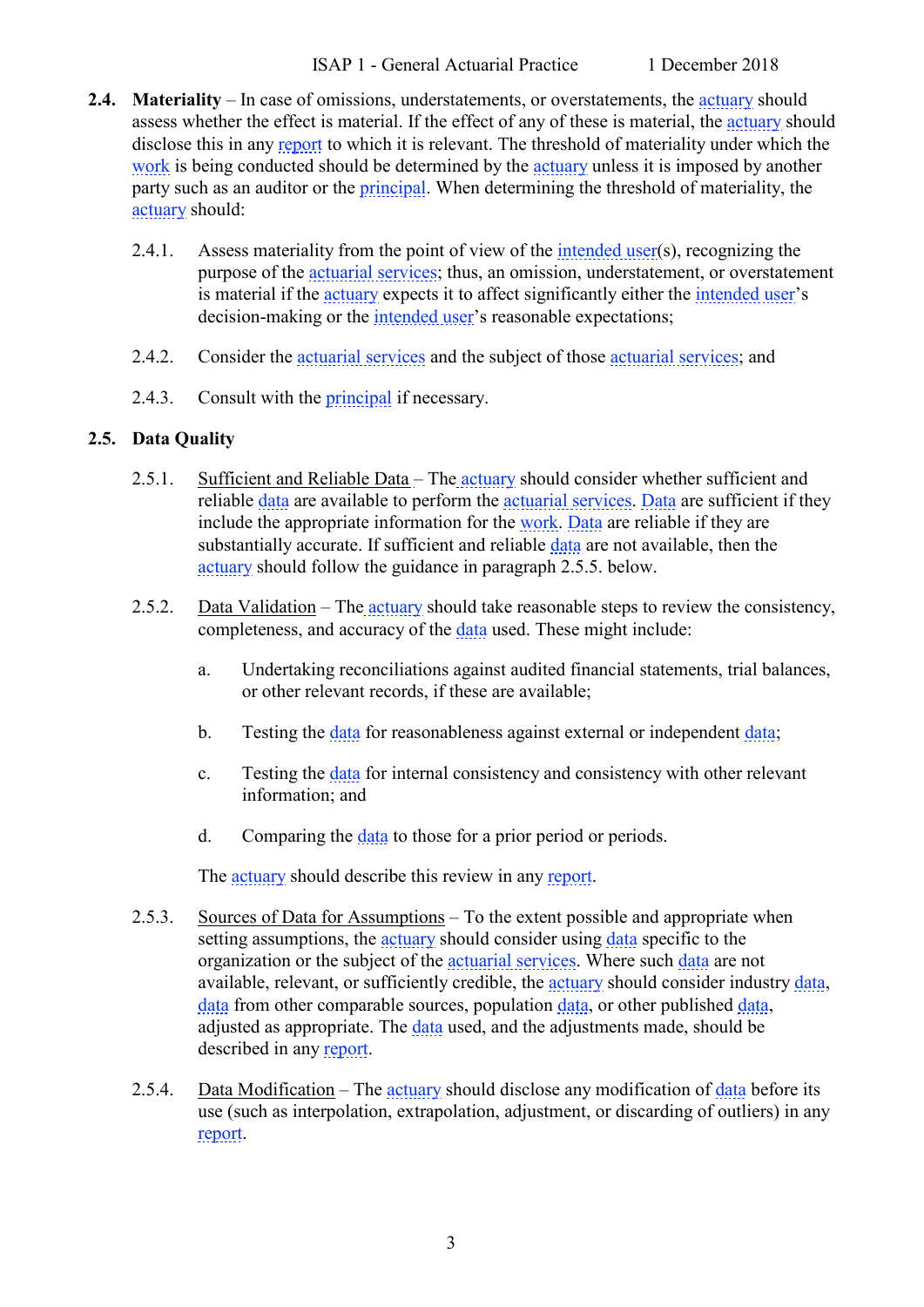#### ISAP 1 - General Actuarial Practice 1 December 2018

- <span id="page-11-2"></span>2.5.5. Deficiencies in Data – The [actuary](https://www.actuaries.org/IAA/Documents/CTTEES_ASC/ISAPs_Glossary_Terms/Actuary.html) should consider the possible effect of any [data](https://www.actuaries.org/IAA/Documents/CTTEES_ASC/ISAPs_Glossary_Terms/Data.html) deficiencies (such as inadequacy, inconsistency, incompleteness, inaccuracy, and unreasonableness) on the results of the [work.](https://www.actuaries.org/IAA/Documents/CTTEES_ASC/ISAPs_Glossary_Terms/Work.html) If such deficiencies in the [data](https://www.actuaries.org/IAA/Documents/CTTEES_ASC/ISAPs_Glossary_Terms/Data.html) are not likely to materially affect the results, then the deficiencies need not be considered further. If the [actuary](https://www.actuaries.org/IAA/Documents/CTTEES_ASC/ISAPs_Glossary_Terms/Actuary.html) cannot find a satisfactory way to resolve the deficiencies, then the [actuary](https://www.actuaries.org/IAA/Documents/CTTEES_ASC/ISAPs_Glossary_Terms/Actuary.html) should consider whether to:
	- a. Decline to undertake or continue to perform the [actuarial services;](https://www.actuaries.org/IAA/Documents/CTTEES_ASC/ISAPs_Glossary_Terms/Actuarial_Services.html)
	- b. Work with the **principal** to modify the [actuarial services](https://www.actuaries.org/IAA/Documents/CTTEES_ASC/ISAPs_Glossary_Terms/Actuarial_Services.html) or obtain appropriate additional [data](https://www.actuaries.org/IAA/Documents/CTTEES_ASC/ISAPs_Glossary_Terms/Data.html) or other information; or
	- c. Subject to compliance with the [actuary'](https://www.actuaries.org/IAA/Documents/CTTEES_ASC/ISAPs_Glossary_Terms/Actuary.html)s code of professional conduct, perform the [actuarial services](https://www.actuaries.org/IAA/Documents/CTTEES_ASC/ISAPs_Glossary_Terms/Actuarial_Services.html) as well as possible, and disclose in any [report](https://www.actuaries.org/IAA/Documents/CTTEES_ASC/ISAPs_Glossary_Terms/Report.html) the [data](https://www.actuaries.org/IAA/Documents/CTTEES_ASC/ISAPs_Glossary_Terms/Data.html) deficiencies (including an indication of the potential impact of those [data](https://www.actuaries.org/IAA/Documents/CTTEES_ASC/ISAPs_Glossary_Terms/Data.html) deficiencies).

#### <span id="page-11-0"></span>**2.6. Assumptions and Methodology**

- 2.6.1. The assumptions and methodology may be
	- a. Set by the  $\frac{accuracy}{2.7.}$ ;
	- b. Prescribed by the [principal](https://www.actuaries.org/IAA/Documents/CTTEES_ASC/ISAPs_Glossary_Terms/Principal.html) or another party (2.8); or
	- c. Mandated by  $law(2.9)$ .
- 2.6.2. Where a [report](https://www.actuaries.org/IAA/Documents/CTTEES_ASC/ISAPs_Glossary_Terms/Report.html) is silent about who set an assumption or methodology, the [actuary](https://www.actuaries.org/IAA/Documents/CTTEES_ASC/ISAPs_Glossary_Terms/Actuary.html) who authored that [report](https://www.actuaries.org/IAA/Documents/CTTEES_ASC/ISAPs_Glossary_Terms/Report.html) will be assumed to have taken responsibility for such assumption or methodology.
- <span id="page-11-1"></span>**2.7. Assumptions and Methodology Set by Actuary** – Where the [actuary](https://www.actuaries.org/IAA/Documents/CTTEES_ASC/ISAPs_Glossary_Terms/Actuary.html) sets the assumptions and methodology, or the [principal](https://www.actuaries.org/IAA/Documents/CTTEES_ASC/ISAPs_Glossary_Terms/Principal.html) or another party sets an assumption or methodology that the [actuary](https://www.actuaries.org/IAA/Documents/CTTEES_ASC/ISAPs_Glossary_Terms/Actuary.html) is willing to support:
	- 2.7.1. Selection of Assumptions and Methodology The [actuary](https://www.actuaries.org/IAA/Documents/CTTEES_ASC/ISAPs_Glossary_Terms/Actuary.html) should select the assumptions and methodology that are appropriate for the [work.](https://www.actuaries.org/IAA/Documents/CTTEES_ASC/ISAPs_Glossary_Terms/Work.html) The [actuary](https://www.actuaries.org/IAA/Documents/CTTEES_ASC/ISAPs_Glossary_Terms/Actuary.html) should consider the needs of the [intended users](https://www.actuaries.org/IAA/Documents/CTTEES_ASC/ISAPs_Glossary_Terms/Intended_User.html) and the purpose of the [actuarial services.](https://www.actuaries.org/IAA/Documents/CTTEES_ASC/ISAPs_Glossary_Terms/Actuarial_Services.html) In selecting assumptions and methodology, the [actuary](https://www.actuaries.org/IAA/Documents/CTTEES_ASC/ISAPs_Glossary_Terms/Actuary.html) should consider the circumstances of the organization, the subject of the [actuarial services,](https://www.actuaries.org/IAA/Documents/CTTEES_ASC/ISAPs_Glossary_Terms/Actuarial_Services.html) and the assignment, as well as relevant industry and professional practices. The [actuary](https://www.actuaries.org/IAA/Documents/CTTEES_ASC/ISAPs_Glossary_Terms/Actuary.html) should consider to what extent it is appropriate to adjust assumptions or methodology to compensate for known deficiencies in the available [data.](https://www.actuaries.org/IAA/Documents/CTTEES_ASC/ISAPs_Glossary_Terms/Data.html) The [actuary](https://www.actuaries.org/IAA/Documents/CTTEES_ASC/ISAPs_Glossary_Terms/Actuary.html) should consider to what extent it is appropriate to use assumptions or methodology if they have a known significant bias to underestimation or overestimation of the result.
	- 2.7.2. Appropriateness of Assumptions The [actuary](https://www.actuaries.org/IAA/Documents/CTTEES_ASC/ISAPs_Glossary_Terms/Actuary.html) should consider the appropriateness of the assumptions underlying each component of the methodology used. Assumptions generally involve significant [professional judgment](https://www.actuaries.org/IAA/Documents/CTTEES_ASC/ISAPs_Glossary_Terms/Professional_Judgment.html) as to the appropriateness of the methodology used and the parameters underlying the application of such methodology. Assumptions may (if permitted in the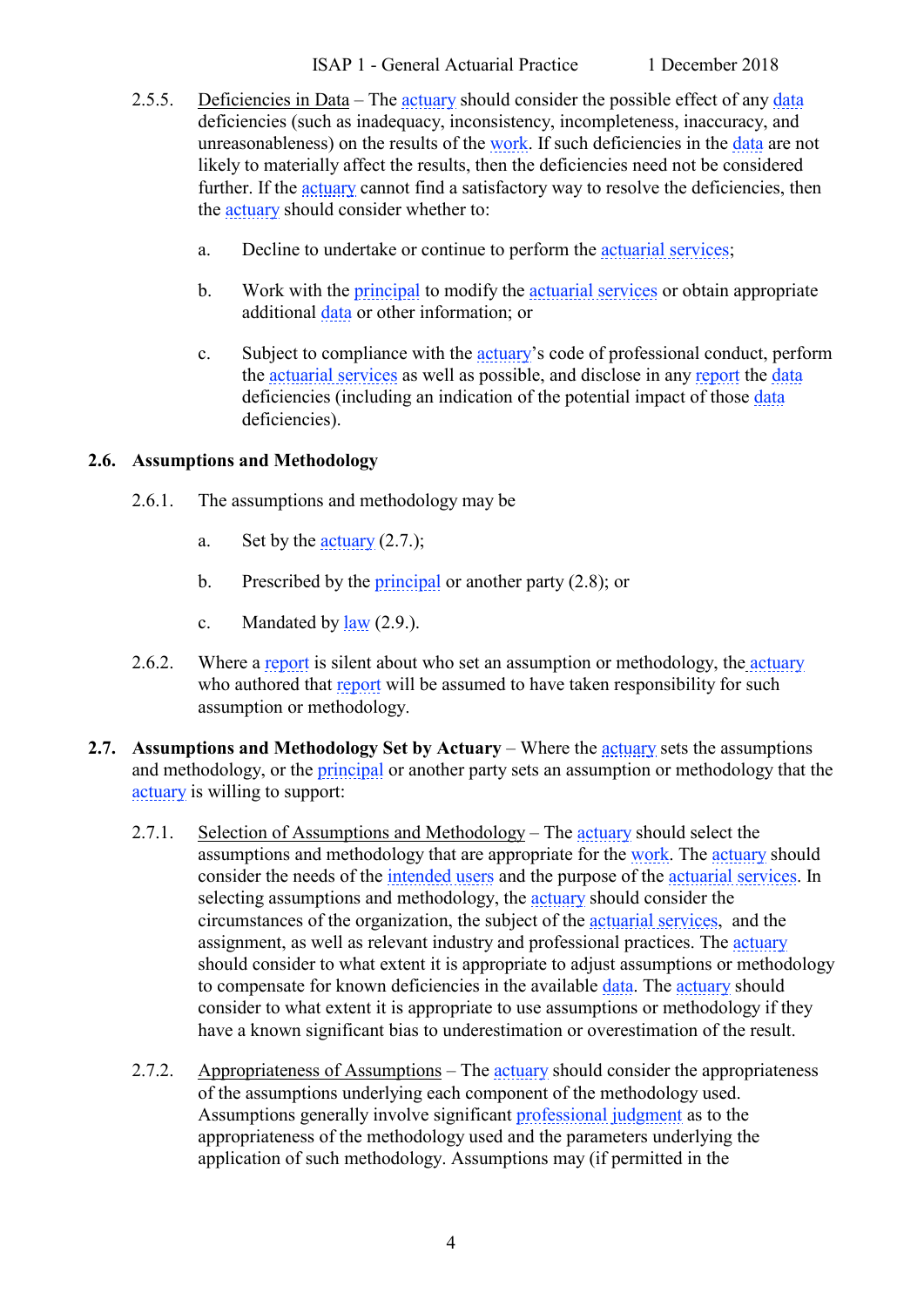circumstances) be implicit or explicit and may involve interpreting past [data](https://www.actuaries.org/IAA/Documents/CTTEES_ASC/ISAPs_Glossary_Terms/Data.html) and other information or projecting future trends.

- <span id="page-12-1"></span>2.7.3. Margins for Adverse Deviations – In cases where unbiased calculations are not required, the [actuary](https://www.actuaries.org/IAA/Documents/CTTEES_ASC/ISAPs_Glossary_Terms/Actuary.html) should consider to what extent it is appropriate to adjust the assumptions or methodology with margins for adverse deviations in order to allow for uncertainty in the underlying [data](https://www.actuaries.org/IAA/Documents/CTTEES_ASC/ISAPs_Glossary_Terms/Data.html) and other information, assumptions, or methodology. The [actuary](https://www.actuaries.org/IAA/Documents/CTTEES_ASC/ISAPs_Glossary_Terms/Actuary.html) should disclose any incorporation of margins for adverse deviations in assumptions or methodology in any [report.](https://www.actuaries.org/IAA/Documents/CTTEES_ASC/ISAPs_Glossary_Terms/Report.html)
- 2.7.4. Discontinuities The [actuary](https://www.actuaries.org/IAA/Documents/CTTEES_ASC/ISAPs_Glossary_Terms/Actuary.html) should consider the effect of any discontinuities in experience on assumptions or methodology. Discontinuities could result from:
	- a. Internal circumstances regarding the organization or subject of the [actuarial](https://www.actuaries.org/IAA/Documents/CTTEES_ASC/ISAPs_Glossary_Terms/Actuarial_Services.html)  [services](https://www.actuaries.org/IAA/Documents/CTTEES_ASC/ISAPs_Glossary_Terms/Actuarial_Services.html) such as changes in an insurer's claims processing or changes in the mix of business; or
	- b. External circumstances impacting the organization or subject of the [actuarial](https://www.actuaries.org/IAA/Documents/CTTEES_ASC/ISAPs_Glossary_Terms/Actuarial_Services.html)  [services](https://www.actuaries.org/IAA/Documents/CTTEES_ASC/ISAPs_Glossary_Terms/Actuarial_Services.html) such as changes in the legal, economic, legislative, regulatory, supervisory, demographic, technological, and social environments.
- 2.7.5. Individual Assumptions and Aggregate Assumptions The [actuary](https://www.actuaries.org/IAA/Documents/CTTEES_ASC/ISAPs_Glossary_Terms/Actuary.html) should assess whether an assumption set is reasonable in the aggregate. While assumptions might be justifiable individually, it is possible that prudence or optimism in multiple assumptions will result in an aggregate assumption set that is no longer valid. If not valid, the [actuary](https://www.actuaries.org/IAA/Documents/CTTEES_ASC/ISAPs_Glossary_Terms/Actuary.html) should make appropriate adjustments to achieve a reasonable assumption set and final result.
- <span id="page-12-2"></span>2.7.6. Internal Consistency of Assumptions and Methodology – The [actuary](https://www.actuaries.org/IAA/Documents/CTTEES_ASC/ISAPs_Glossary_Terms/Actuary.html) should determine if the assumptions and methodology used for different components of the [work](https://www.actuaries.org/IAA/Documents/CTTEES_ASC/ISAPs_Glossary_Terms/Work.html) are materially consistent, and that any significant interdependencies are modelled appropriately. The [actuary](https://www.actuaries.org/IAA/Documents/CTTEES_ASC/ISAPs_Glossary_Terms/Actuary.html) should disclose any material inconsistencies in any [report.](https://www.actuaries.org/IAA/Documents/CTTEES_ASC/ISAPs_Glossary_Terms/Report.html)
- 2.7.7. Alternative Assumptions and Sensitivity Testing The [actuary](https://www.actuaries.org/IAA/Documents/CTTEES_ASC/ISAPs_Glossary_Terms/Actuary.html) should consider and address the sensitivity of each methodology to the effect of variations in key assumptions, when appropriate. In determining whether sensitivity has been appropriately addressed, the [actuary](https://www.actuaries.org/IAA/Documents/CTTEES_ASC/ISAPs_Glossary_Terms/Actuary.html) should take into account the purpose of the [actuarial services](https://www.actuaries.org/IAA/Documents/CTTEES_ASC/ISAPs_Glossary_Terms/Actuarial_Services.html) and whether the results of the sensitivity tests reflect a reasonable range of variation in the key assumptions, consistent with that purpose.
- <span id="page-12-3"></span><span id="page-12-0"></span>**2.8. Assumptions and Methodology Prescribed (other than by Law)** – Where the assumptions or methodology are prescribed by the [principal](https://www.actuaries.org/IAA/Documents/CTTEES_ASC/ISAPs_Glossary_Terms/Principal.html) or another party:
	- 2.8.1. If the [actuary](https://www.actuaries.org/IAA/Documents/CTTEES_ASC/ISAPs_Glossary_Terms/Actuary.html) is willing to support the prescribed assumption or methodology (following paragraph [2.7.](#page-11-1) as applicable), the [actuary](https://www.actuaries.org/IAA/Documents/CTTEES_ASC/ISAPs_Glossary_Terms/Actuary.html) may disclose the party who prescribed the assumption or methodology and the [actuary'](https://www.actuaries.org/IAA/Documents/CTTEES_ASC/ISAPs_Glossary_Terms/Actuary.html)s support in any [report](https://www.actuaries.org/IAA/Documents/CTTEES_ASC/ISAPs_Glossary_Terms/Report.html)
	- 2.8.2. If the [actuary](https://www.actuaries.org/IAA/Documents/CTTEES_ASC/ISAPs_Glossary_Terms/Actuary.html) is unwilling to support the prescribed assumption or methodology because: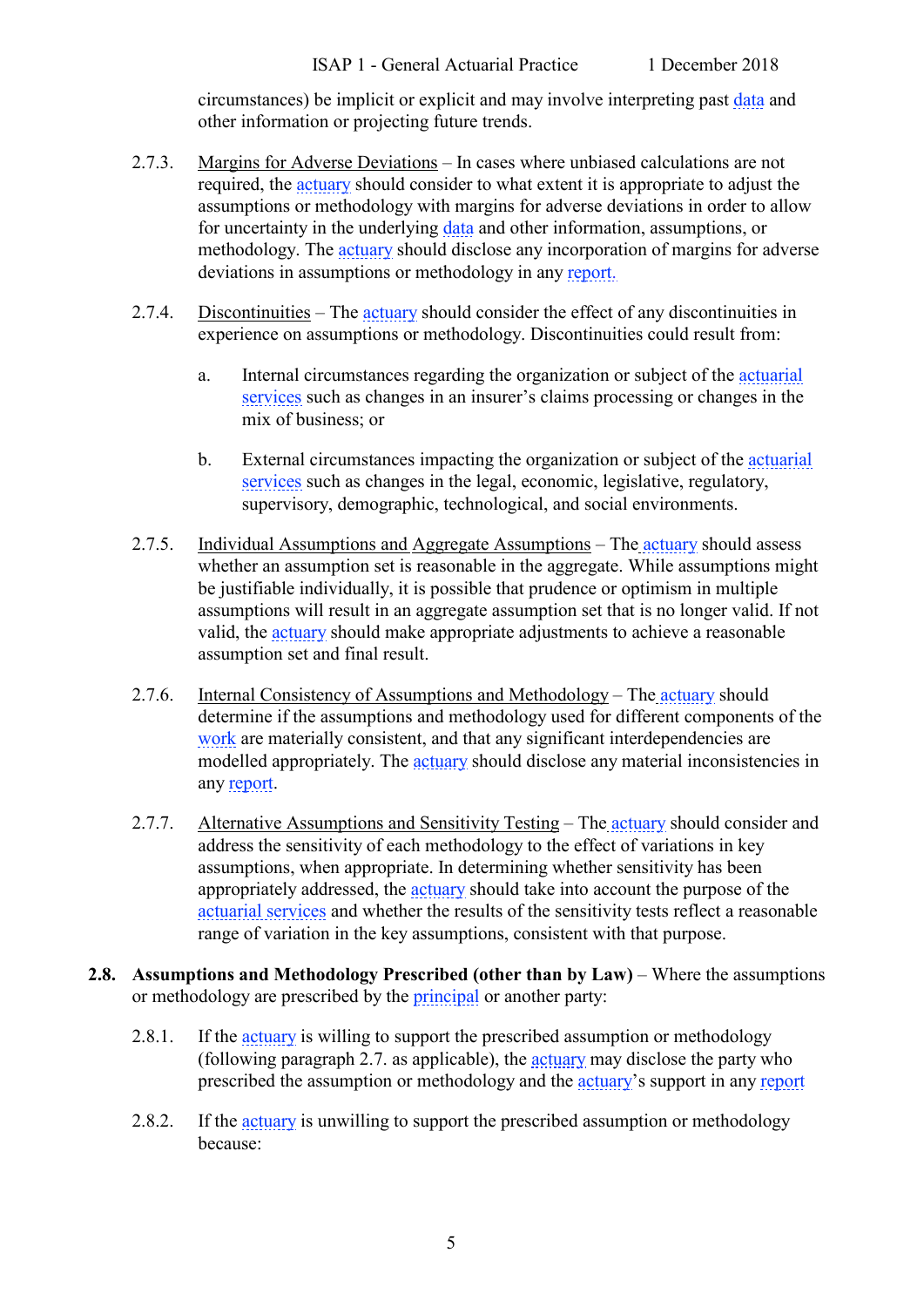- a. It significantly conflicts with what would be appropriate for the purpose of the [actuarial services;](https://www.actuaries.org/IAA/Documents/CTTEES_ASC/ISAPs_Glossary_Terms/Actuarial_Services.html) or
- b. The [actuary](https://www.actuaries.org/IAA/Documents/CTTEES_ASC/ISAPs_Glossary_Terms/Actuary.html) has been unable to judge the appropriateness of the prescribed assumption or methodology without performing a substantial amount of additional work beyond the scope of the assignment, or the [actuary](https://www.actuaries.org/IAA/Documents/CTTEES_ASC/ISAPs_Glossary_Terms/Actuary.html) was not qualified to judge the appropriateness of the assumption;

then the [actuary](https://www.actuaries.org/IAA/Documents/CTTEES_ASC/ISAPs_Glossary_Terms/Actuary.html) should disclose in any [report](https://www.actuaries.org/IAA/Documents/CTTEES_ASC/ISAPs_Glossary_Terms/Report.html) that fact, the party who prescribed the assumption or methodology, and the reason why this party, rather than the [actuary,](https://www.actuaries.org/IAA/Documents/CTTEES_ASC/ISAPs_Glossary_Terms/Actuary.html) set the assumption or methodology.

- <span id="page-13-2"></span>2.8.3. When the [principal](https://www.actuaries.org/IAA/Documents/CTTEES_ASC/ISAPs_Glossary_Terms/Principal.html) requests an additional calculation using an assumption set which the [actuary](https://www.actuaries.org/IAA/Documents/CTTEES_ASC/ISAPs_Glossary_Terms/Actuary.html) does not judge to be reasonable for the purpose of the [actuarial services,](https://www.actuaries.org/IAA/Documents/CTTEES_ASC/ISAPs_Glossary_Terms/Actuarial_Services.html) the [actuary](https://www.actuaries.org/IAA/Documents/CTTEES_ASC/ISAPs_Glossary_Terms/Actuary.html) may provide the [principal](https://www.actuaries.org/IAA/Documents/CTTEES_ASC/ISAPs_Glossary_Terms/Prinicipal.html) with the results based on such assumptions. If those results are communicated to any party other than the [principal,](https://www.actuaries.org/IAA/Documents/CTTEES_ASC/ISAPs_Glossary_Terms/Principal.html) the [actuary](https://www.actuaries.org/IAA/Documents/CTTEES_ASC/ISAPs_Glossary_Terms/Actuary.html) should disclose in any [report](https://www.actuaries.org/IAA/Documents/CTTEES_ASC/ISAPs_Glossary_Terms/Report.html) the source of those assumptions and the [actuary'](https://www.actuaries.org/IAA/Documents/CTTEES_ASC/ISAPs_Glossary_Terms/Actuary.html)s [opinion](https://www.actuaries.org/IAA/Documents/CTTEES_ASC/ISAPs_Glossary_Terms/opinion.html) of their appropriateness.
- <span id="page-13-0"></span>**2.9. Assumptions and Methodology Mandated by Law** – When an assumption or methodology is mandated by [law,](https://www.actuaries.org/IAA/Documents/CTTEES_ASC/ISAPs_Glossary_Terms/Law.html) the [actuary](https://www.actuaries.org/IAA/Documents/CTTEES_ASC/ISAPs_Glossary_Terms/Actuary.html) should disclose in any [report](https://www.actuaries.org/IAA/Documents/CTTEES_ASC/ISAPs_Glossary_Terms/Report.html) that the assumption or methodology was mandated b[y law](https://www.actuaries.org/IAA/Documents/CTTEES_ASC/ISAPs_Glossary_Terms/Law.html) and whether such assumption or methodology may limit the relevance of the work for other purposes.
- <span id="page-13-1"></span>**2.10. Model Governance –** *For the purpose of this paragraph and subparagraphs i. and j. of paragraph [3.2.2.](#page-16-3) "using" includes selecting, developing, modifying, and running [models.](https://www.actuaries.org/IAA/Documents/CTTEES_ASC/ISAPs_Glossary_Terms/Model.html)* This paragraph applies to all [models](https://www.actuaries.org/IAA/Documents/CTTEES_ASC/ISAPs_Glossary_Terms/Model.html) used when performing [actuarial services](https://www.actuaries.org/IAA/Documents/CTTEES_ASC/ISAPs_Glossary_Terms/Actuarial_Services.html) which support decision making. It provides guidance to [actuaries](https://www.actuaries.org/IAA/Documents/CTTEES_ASC/ISAPs_Glossary_Terms/Actuary.html) on appropriate [model governance](https://www.actuaries.org/IAA/Documents/CTTEES_ASC/ISAPs_Glossary_Terms/Model_Governance.html) to manage the risks inherent in using a [model.](https://www.actuaries.org/IAA/Documents/CTTEES_ASC/ISAPs_Glossary_Terms/Model.html) [Model governance](https://www.actuaries.org/IAA/Documents/CTTEES_ASC/ISAPs_Glossary_Terms/Model_Governance.html) is important for all [models,](https://www.actuaries.org/IAA/Documents/CTTEES_ASC/ISAPs_Glossary_Terms/Model.html) from those using simple spreadsheets to those including complex simulations. The level of governance should be proportionate to the risk to the [intended users](https://www.actuaries.org/IAA/Documents/CTTEES_ASC/ISAPs_Glossary_Terms/Intended_User.html) as a result of an incorrect conclusion being drawn from the results of the [model.](https://www.actuaries.org/IAA/Documents/CTTEES_ASC/ISAPs_Glossary_Terms/Model.html)

The [actuary](https://www.actuaries.org/IAA/Documents/CTTEES_ASC/ISAPs_Glossary_Terms/Actuary.html) involved in using [models](https://www.actuaries.org/IAA/Documents/CTTEES_ASC/ISAPs_Glossary_Terms/Model.html) should:

- 2.10.1. Be satisfied that the [model risks](https://www.actuaries.org/IAA/Documents/CTTEES_ASC/ISAPs_Glossary_Terms/Model_Risk.html) have been identified, assessed, and that there are appropriate actions to mitigate these risks such as adequate model validation, documentation, and process controls.
- 2.10.2. Be satisfied that an appropriate model validation has taken place. The model validation includes assessments that:
	- a. The [model](https://www.actuaries.org/IAA/Documents/CTTEES_ASC/ISAPs_Glossary_Terms/Model.html) reasonably fits its intended purpose. Items that the [actuary](https://www.actuaries.org/IAA/Documents/CTTEES_ASC/ISAPs_Glossary_Terms/Actuary.html) should consider, if applicable, include the availability, granularity, and quality of [data](https://www.actuaries.org/IAA/Documents/CTTEES_ASC/ISAPs_Glossary_Terms/Data.html) and inputs required by the [models,](https://www.actuaries.org/IAA/Documents/CTTEES_ASC/ISAPs_Glossary_Terms/Model.html) the appropriateness of the relationships recognized, and the [model'](https://www.actuaries.org/IAA/Documents/CTTEES_ASC/ISAPs_Glossary_Terms/Model.html)s ability to generate an appropriate range of results around expected values;
	- b. The [model](https://www.actuaries.org/IAA/Documents/CTTEES_ASC/ISAPs_Glossary_Terms/Model.html) meets its specifications; and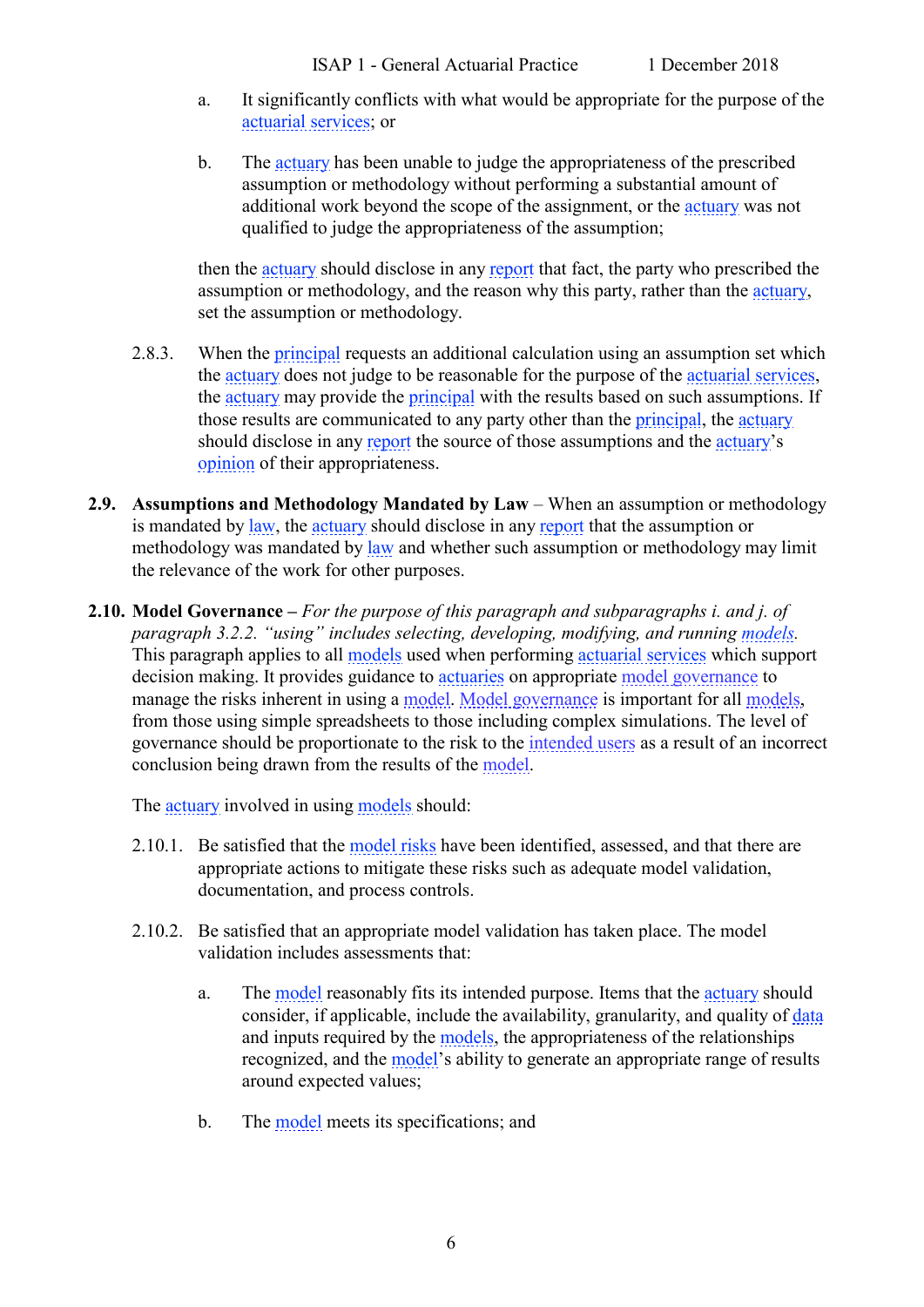c. The full or partial results of the [model](https://www.actuaries.org/IAA/Documents/CTTEES_ASC/ISAPs_Glossary_Terms/Model.html) can be reproduced or any differences can be explained.

The model validation should be performed by individual(s) who did not develop the [model,](https://www.actuaries.org/IAA/Documents/CTTEES_ASC/ISAPs_Glossary_Terms/Model.html) unless to do so imposes a burden that is disproportionate to the [model risk.](https://www.actuaries.org/IAA/Documents/CTTEES_ASC/ISAPs_Glossary_Terms/Model_Risk.html)

- <span id="page-14-0"></span>2.10.3. Understand the [model,](https://www.actuaries.org/IAA/Documents/CTTEES_ASC/ISAPs_Glossary_Terms/Model.html) the conditions under which it is appropriate for the [model](https://www.actuaries.org/IAA/Documents/CTTEES_ASC/ISAPs_Glossary_Terms/Model.html) to be used including any limitations of the [model](https://www.actuaries.org/IAA/Documents/CTTEES_ASC/ISAPs_Glossary_Terms/Model.html) for the intended use, the context in which the [model](https://www.actuaries.org/IAA/Documents/CTTEES_ASC/ISAPs_Glossary_Terms/Model.html) will be used, how model inputs will be provided, and how the [actuary](https://www.actuaries.org/IAA/Documents/CTTEES_ASC/ISAPs_Glossary_Terms/Actuary.html) expects the results of the [model](https://www.actuaries.org/IAA/Documents/CTTEES_ASC/ISAPs_Glossary_Terms/Model.html) will be used. The [actuary](https://www.actuaries.org/IAA/Documents/CTTEES_ASC/ISAPs_Glossary_Terms/Actuary.html) should disclose relevant limitations or uncertainties and their broad implications in any [report.](https://www.actuaries.org/IAA/Documents/CTTEES_ASC/ISAPs_Glossary_Terms/Report.html)
- 2.10.4. Be satisfied that there is adequate documentation of the [model](https://www.actuaries.org/IAA/Documents/CTTEES_ASC/ISAPs_Glossary_Terms/Model.html) design, construction, and operation and of the conditions under which it is appropriate to use the [model,](https://www.actuaries.org/IAA/Documents/CTTEES_ASC/ISAPs_Glossary_Terms/Model.html) including any limitations of the [model.](https://www.actuaries.org/IAA/Documents/CTTEES_ASC/ISAPs_Glossary_Terms/Model.html) This documentation should include, where appropriate, scope, purpose, methodology, statistical quality, calibration, and fitness for intended purpose, and reflect changes to the [model](https://www.actuaries.org/IAA/Documents/CTTEES_ASC/ISAPs_Glossary_Terms/Model.html) (if any) made by the [actuary.](https://www.actuaries.org/IAA/Documents/CTTEES_ASC/ISAPs_Glossary_Terms/Actuary.html)
- 2.10.5. Be satisfied that the [model](https://www.actuaries.org/IAA/Documents/CTTEES_ASC/ISAPs_Glossary_Terms/Model.html) is subject to appropriate controls. This should typically include a change control process that:
	- a. Avoids unauthorized changes to the [model;](https://www.actuaries.org/IAA/Documents/CTTEES_ASC/ISAPs_Glossary_Terms/Model.html)
	- b. Documents any changes made and any material impact on the [model;](https://www.actuaries.org/IAA/Documents/CTTEES_ASC/ISAPs_Glossary_Terms/Model.html) and
	- c. Allows any changes to be reversed.
- <span id="page-14-1"></span>2.10.6. When the results or output of a [model](https://www.actuaries.org/IAA/Documents/CTTEES_ASC/ISAPs_Glossary_Terms/Model.html) run are to be used:
	- a. Be satisfied that the conditions to use the [model](https://www.actuaries.org/IAA/Documents/CTTEES_ASC/ISAPs_Glossary_Terms/Model.html) are met;
	- b. Be satisfied that there are appropriate controls on inputs and outputs of the [model;](https://www.actuaries.org/IAA/Documents/CTTEES_ASC/ISAPs_Glossary_Terms/Model.html)
	- c. Consider whether the model validation described in paragraph 2.10.2. should be performed in whole or in part;
	- d. Understand, and where appropriate explain, material differences between different runs of the [model,](https://www.actuaries.org/IAA/Documents/CTTEES_ASC/ISAPs_Glossary_Terms/Model.html) and be satisfied that there is an adequate control process for production runs. In the case of stochastic [models,](https://www.actuaries.org/IAA/Documents/CTTEES_ASC/ISAPs_Glossary_Terms/Model.html) be satisfied that a sufficient number of runs of the [model](https://www.actuaries.org/IAA/Documents/CTTEES_ASC/ISAPs_Glossary_Terms/Model.html) are made and understand the significant differences between different runs of the [model;](https://www.actuaries.org/IAA/Documents/CTTEES_ASC/ISAPs_Glossary_Terms/Model.html)
	- e. Understand any management actions or responses assumed within the [model.](https://www.actuaries.org/IAA/Documents/CTTEES_ASC/ISAPs_Glossary_Terms/Model.html) The [actuary](https://www.actuaries.org/IAA/Documents/CTTEES_ASC/ISAPs_Glossary_Terms/Actuary.html) should disclose such management actions or responses assumed and their broad implications in any [report;](https://www.actuaries.org/IAA/Documents/CTTEES_ASC/ISAPs_Glossary_Terms/Report.html) and
	- f. Document, where appropriate, limitations, inputs, key assumptions, intended uses, and model output.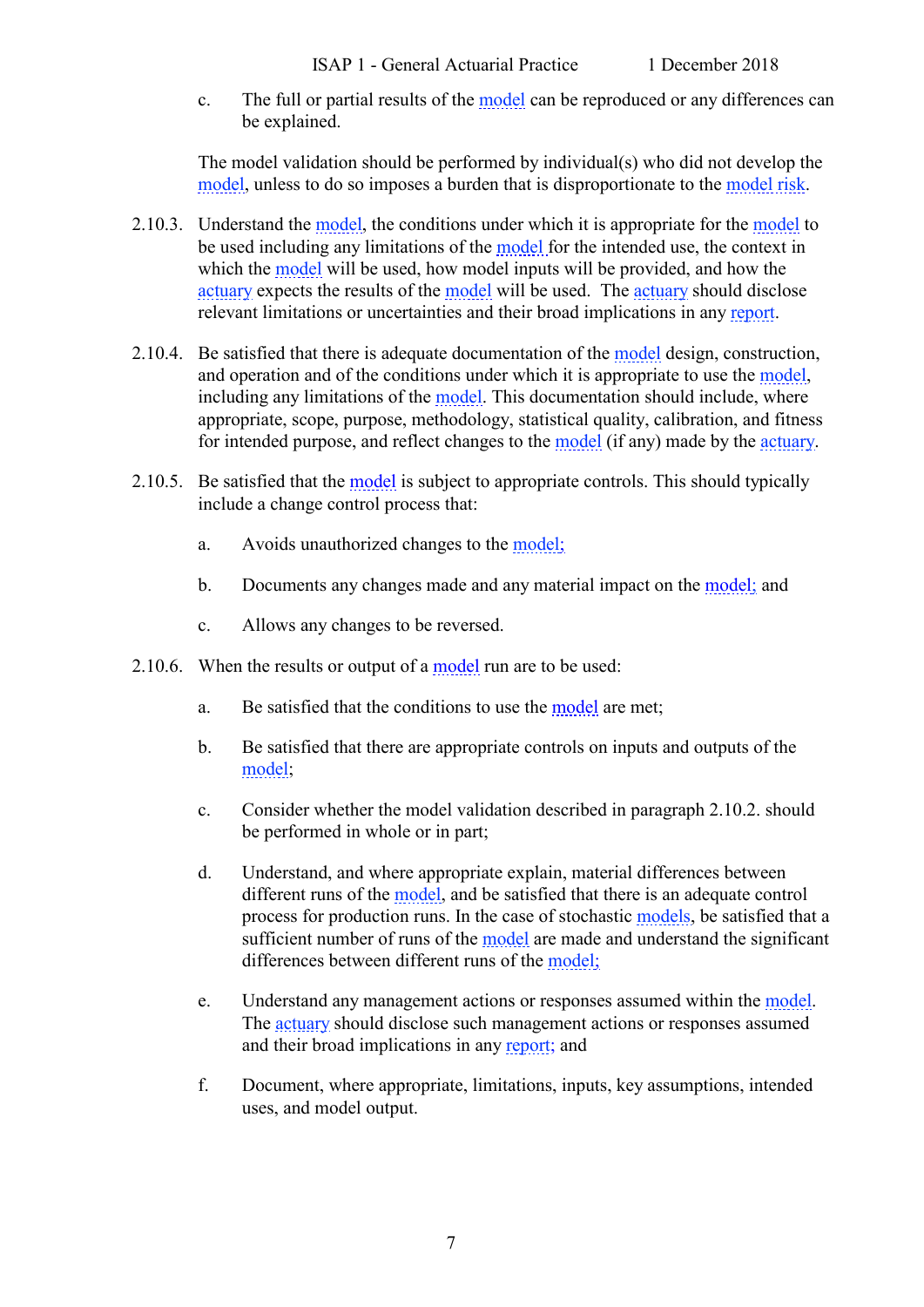#### <span id="page-15-0"></span>**2.11. Process Management**

- 2.11.1. Process Controls The [actuary](https://www.actuaries.org/IAA/Documents/CTTEES_ASC/ISAPs_Glossary_Terms/Actuary.html) should consider to what extent, if any, the procedures used to carry out the [work](https://www.actuaries.org/IAA/Documents/CTTEES_ASC/ISAPs_Glossary_Terms/Work.html) should be controlled, and if so, how.
- 2.11.2. Reasonableness Checks The [actuary](https://www.actuaries.org/IAA/Documents/CTTEES_ASC/ISAPs_Glossary_Terms/Actuary.html) should review the results produced by the selected assumptions and methodology for overall reasonableness.
- <span id="page-15-1"></span>**2.12. Peer Review** – The [actuary](https://www.actuaries.org/IAA/Documents/CTTEES_ASC/ISAPs_Glossary_Terms/Actuary.html) should consider to what extent, if at all, it is appropriate for any [report](https://www.actuaries.org/IAA/Documents/CTTEES_ASC/ISAPs_Glossary_Terms/Report.html) to be independently reviewed, in totality or by component, before the final [report](https://www.actuaries.org/IAA/Documents/CTTEES_ASC/ISAPs_Glossary_Terms/Report.html) is delivered to the [principal](https://www.actuaries.org/IAA/Documents/CTTEES_ASC/ISAPs_Glossary_Terms/Principal.html) or distributed to the [intended users.](https://www.actuaries.org/IAA/Documents/CTTEES_ASC/ISAPs_Glossary_Terms/Intended_User.html) The purpose of peer review is to ensure the quality of a [report,](https://www.actuaries.org/IAA/Documents/CTTEES_ASC/ISAPs_Glossary_Terms/Report.html) with the process tailored to the complexity of the [work](https://www.actuaries.org/IAA/Documents/CTTEES_ASC/ISAPs_Glossary_Terms/Work.html) and the specific environment in which the [actuary](https://www.actuaries.org/IAA/Documents/CTTEES_ASC/ISAPs_Glossary_Terms/Actuary.html) works. If a peer review is deemed to be appropriate:
	- 2.12.1. The [actuary](https://www.actuaries.org/IAA/Documents/CTTEES_ASC/ISAPs_Glossary_Terms/Actuary.html) should select a reviewer who is independent of involvement with the specific component(s) reviewed and is knowledgeable and experienced in the practice area of the [actuarial services.](https://www.actuaries.org/IAA/Documents/CTTEES_ASC/ISAPs_Glossary_Terms/Actuarial_Services.html)
	- 2.12.2. If the reviewer is an [actuary,](https://www.actuaries.org/IAA/Documents/CTTEES_ASC/ISAPs_Glossary_Terms/Actuary.html) the reviewer should comply with the guidance in any applicable actuarial standard, in performing the review.
- <span id="page-15-2"></span>**2.13. Treatment of Subsequent Events** – The [actuary](https://www.actuaries.org/IAA/Documents/CTTEES_ASC/ISAPs_Glossary_Terms/Actuary.html) should consider any [subsequent event](https://www.actuaries.org/IAA/Documents/CTTEES_ASC/ISAPs_Glossary_Terms/Subsequent_Event.html) that has the potential of materially changing the results of the [actuarial services](https://www.actuaries.org/IAA/Documents/CTTEES_ASC/ISAPs_Glossary_Terms/Actuarial_Services.html) if the event had been reflected in the [work](https://www.actuaries.org/IAA/Documents/CTTEES_ASC/ISAPs_Glossary_Terms/Work.html) and disclose such an event in any [report.](https://www.actuaries.org/IAA/Documents/CTTEES_ASC/ISAPs_Glossary_Terms/Report.html)

#### <span id="page-15-3"></span>**2.14. Retention of Documentation**

- 2.14.1. The [actuary](https://www.actuaries.org/IAA/Documents/CTTEES_ASC/ISAPs_Glossary_Terms/Actuary.html) should retain, for a reasonable period of time, sufficient documentation for purposes such as:
	- a. Peer review, regulatory review, and audit;
	- b. Compliance with <u>law</u>; and
	- c. Assumption of any recurring assignment by another [actuary.](https://www.actuaries.org/IAA/Documents/CTTEES_ASC/ISAPs_Glossary_Terms/Actuary.html)
- 2.14.2. Documentation is sufficient when it contains enough detail for another [actuary](https://www.actuaries.org/IAA/Documents/CTTEES_ASC/ISAPs_Glossary_Terms/Actuary.html) qualified in the same practice area to understand the [work](https://www.actuaries.org/IAA/Documents/CTTEES_ASC/ISAPs_Glossary_Terms/Work.html) and assess the judgments made.
- 2.14.3. Nothing in any ISAP is intended to give any person access to material beyond the access that they are already authorized to have.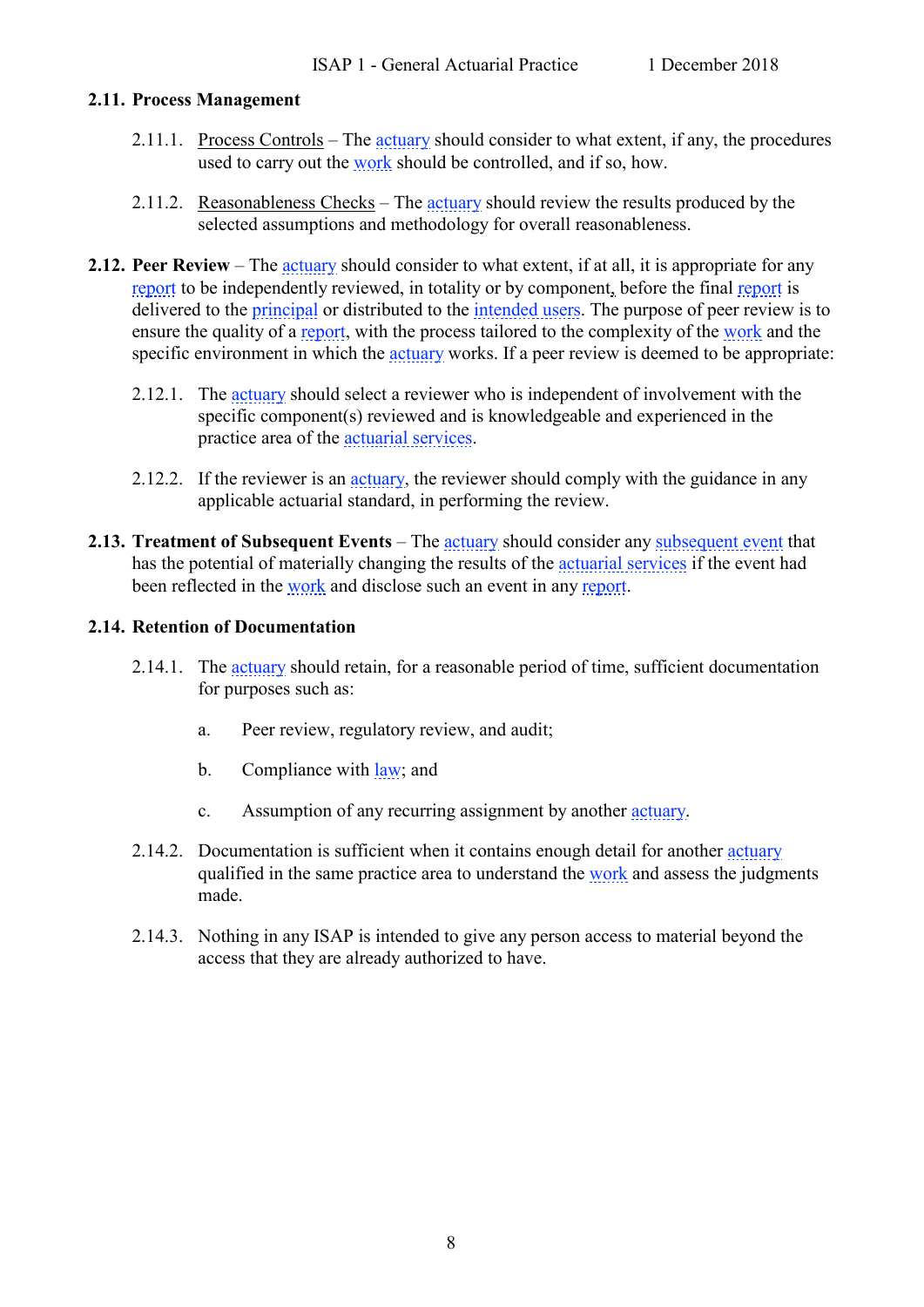#### **Section 3. Communication**

- <span id="page-16-1"></span><span id="page-16-0"></span>**3.1. General Principles** – An[y communication](https://www.actuaries.org/IAA/Documents/CTTEES_ASC/ISAPs_Glossary_Terms/Communication.html) should be appropriate to the particular circumstances and take the skills, understanding, levels of relevant technical expertise, and needs of the [intended user](https://www.actuaries.org/IAA/Documents/CTTEES_ASC/ISAPs_Glossary_Terms/Intended_User.html) into consideration to allow the [intended user](https://www.actuaries.org/IAA/Documents/CTTEES_ASC/ISAPs_Glossary_Terms/Intended_User.html) to understand the implications of the [actuary'](https://www.actuaries.org/IAA/Documents/CTTEES_ASC/ISAPs_Glossary_Terms/Actuary.html)s [communication.](https://www.actuaries.org/IAA/Documents/CTTEES_ASC/ISAPs_Glossary_Terms/Communication.html)
	- 3.1.1. Form and Content The [actuary](https://www.actuaries.org/IAA/Documents/CTTEES_ASC/ISAPs_Glossary_Terms/Actuary.html) should determine the form, structure, style, level of detail, content, and relevant disclosures of each [communication](https://www.actuaries.org/IAA/Documents/CTTEES_ASC/ISAPs_Glossary_Terms/Communication.html) to be appropriate to the particular circumstances, taking into account the [intended users.](https://www.actuaries.org/IAA/Documents/CTTEES_ASC/ISAPs_Glossary_Terms/Intended_User.html)
	- 3.1.2. Clarity The [actuary](https://www.actuaries.org/IAA/Documents/CTTEES_ASC/ISAPs_Glossary_Terms/Actuary.html) should word each [communication](https://www.actuaries.org/IAA/Documents/CTTEES_ASC/ISAPs_Glossary_Terms/Communication.html) to be clear and use language appropriate to the particular circumstances, taking into account the [intended users.](https://www.actuaries.org/IAA/Documents/CTTEES_ASC/ISAPs_Glossary_Terms/Intended_User.html)
	- 3.1.3. Timing of Communication The [actuary](https://www.actuaries.org/IAA/Documents/CTTEES_ASC/ISAPs_Glossary_Terms/Actuary.html) should issue each [communication](http://www.actuaries.org/CTTEES_ASC/isapglossary/communication.htm) within a reasonable time period. The timing of the [communication](https://www.actuaries.org/IAA/Documents/CTTEES_ASC/ISAPs_Glossary_Terms/Communication.html) should reflect any arrangements that have been made with the [principal.](https://www.actuaries.org/IAA/Documents/CTTEES_ASC/ISAPs_Glossary_Terms/Prinicipal.html) The [actuary](https://www.actuaries.org/IAA/Documents/CTTEES_ASC/ISAPs_Glossary_Terms/Actuary.html) should consider the needs of the [intended users](https://www.actuaries.org/IAA/Documents/CTTEES_ASC/ISAPs_Glossary_Terms/Intended_User.html) in setting the timing.
	- 3.1.4. Identification of the Actuary A [communication](https://www.actuaries.org/IAA/Documents/CTTEES_ASC/ISAPs_Glossary_Terms/Communication.html) shall clearly identify the issuing [actuary.](https://www.actuaries.org/IAA/Documents/CTTEES_ASC/ISAPs_Glossary_Terms/Actuary.html) When two or more individuals jointly issue a [communication,](https://www.actuaries.org/IAA/Documents/CTTEES_ASC/ISAPs_Glossary_Terms/Communication.html) at least some of which is actuarial in nature, the [communication](https://www.actuaries.org/IAA/Documents/CTTEES_ASC/ISAPs_Glossary_Terms/Communication.html) shall identify all responsible [actuaries,](https://www.actuaries.org/IAA/Documents/CTTEES_ASC/ISAPs_Glossary_Terms/Actuary.html) unless the [actuaries](https://www.actuaries.org/IAA/Documents/CTTEES_ASC/ISAPs_Glossary_Terms/Actuary.html) judge it inappropriate to do so. The name of an organization with which each [actuary](https://www.actuaries.org/IAA/Documents/CTTEES_ASC/ISAPs_Glossary_Terms/Actuary.html) is affiliated may also be included in the [communication,](https://www.actuaries.org/IAA/Documents/CTTEES_ASC/ISAPs_Glossary_Terms/Communication.html) but the [actuary'](https://www.actuaries.org/IAA/Documents/CTTEES_ASC/ISAPs_Glossary_Terms/Actuary.html)s responsibilities are not affected by such identification. Unless the [actuary](https://www.actuaries.org/IAA/Documents/CTTEES_ASC/ISAPs_Glossary_Terms/Actuary.html) judges it inappropriate, any [communication](https://www.actuaries.org/IAA/Documents/CTTEES_ASC/ISAPs_Glossary_Terms/Communication.html) shall also indicate to what extent and how supplementary information and explanation can be obtained from the [actuary](https://www.actuaries.org/IAA/Documents/CTTEES_ASC/ISAPs_Glossary_Terms/Actuary.html) or another party.
- <span id="page-16-3"></span><span id="page-16-2"></span>**3.2. Report** – The [actuary](https://www.actuaries.org/IAA/Documents/CTTEES_ASC/ISAPs_Glossary_Terms/Actuary.html) should complete a [report,](https://www.actuaries.org/IAA/Documents/CTTEES_ASC/ISAPs_Glossary_Terms/Report.html) including relevant disclosures, unless any [intended users](https://www.actuaries.org/IAA/Documents/CTTEES_ASC/ISAPs_Glossary_Terms/Intended_User.html) will otherwise be adequately informed about the output of [actuarial services](https://www.actuaries.org/IAA/Documents/CTTEES_ASC/ISAPs_Glossary_Terms/Actuarial_Services.html) (including access to the supporting information which is necessary to understand the outputs and disclosures). The **actuary** should present all information with sufficient detail that another [actuary](https://www.actuaries.org/IAA/Documents/CTTEES_ASC/ISAPs_Glossary_Terms/Actuary.html) qualified in the same practice area could make an objective appraisal of the reasonableness of the [actuary'](https://www.actuaries.org/IAA/Documents/CTTEES_ASC/ISAPs_Glossary_Terms/Actuary.html)s [work.](https://www.actuaries.org/IAA/Documents/CTTEES_ASC/ISAPs_Glossary_Terms/Work.html)
	- 3.2.1. Content The [actuary](https://www.actuaries.org/IAA/Documents/CTTEES_ASC/ISAPs_Glossary_Terms/Actuary.html) should include in an[y report,](https://www.actuaries.org/IAA/Documents/CTTEES_ASC/ISAPs_Glossary_Terms/Report.html) if applicable:
		- a. The scope and intended use of the [report;](https://www.actuaries.org/IAA/Documents/CTTEES_ASC/ISAPs_Glossary_Terms/Report.html)
		- b. The output from the [actuarial services,](https://www.actuaries.org/IAA/Documents/CTTEES_ASC/ISAPs_Glossary_Terms/Actuarial_Services.html) including the potential impact of variability on those outputs;
		- c. The methodology, assumptions, [data](https://www.actuaries.org/IAA/Documents/CTTEES_ASC/ISAPs_Glossary_Terms/Data.html) and other information used;
		- d. Any restrictions on distribution;
		- e. The date of the [report;](https://www.actuaries.org/IAA/Documents/CTTEES_ASC/ISAPs_Glossary_Terms/Report.html) and
		- f. Identification of the authorship of the [report.](https://www.actuaries.org/IAA/Documents/CTTEES_ASC/ISAPs_Glossary_Terms/Report.html)
	- 3.2.2. Disclosures The [actuary](https://www.actuaries.org/IAA/Documents/CTTEES_ASC/ISAPs_Glossary_Terms/Actuary.html) issuing a [report](https://www.actuaries.org/IAA/Documents/CTTEES_ASC/ISAPs_Glossary_Terms/Report.html) should disclose in that [report,](https://www.actuaries.org/IAA/Documents/CTTEES_ASC/ISAPs_Glossary_Terms/Report.html) if applicable: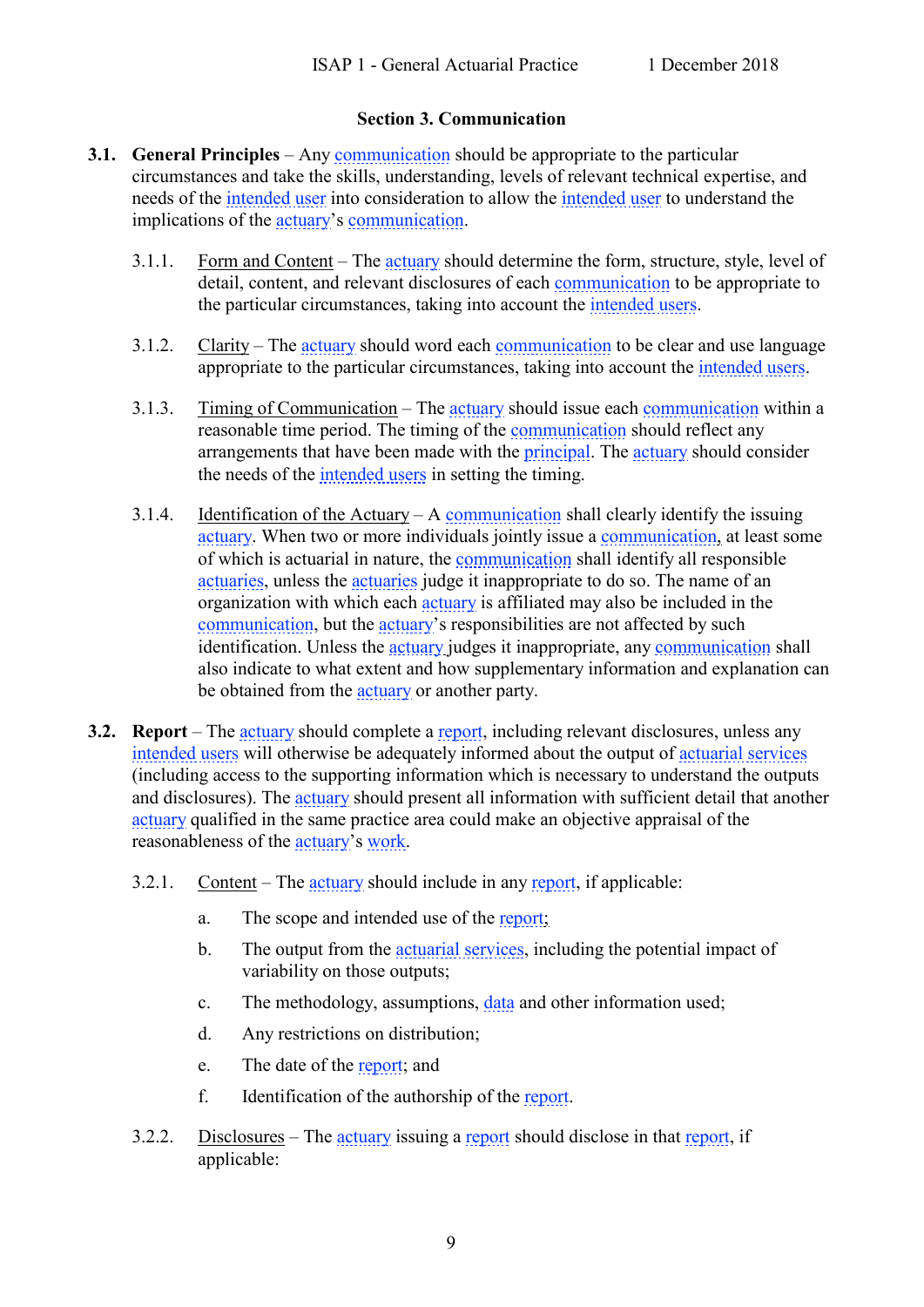- a. Any material deviation from the guidance in the ISAP [\(1.3.3.](#page-5-7));
- b. Any reliance on information prepared by another party for which the [actuary](https://www.actuaries.org/IAA/Documents/CTTEES_ASC/ISAPs_Glossary_Terms/Actuary.html) disclaims responsibility [\(2.3.3.](#page-9-0));
- c. Any material omissions, understatements, or overstatements [\(2.4.](#page-10-0))
- d. Any [data](https://www.actuaries.org/IAA/Documents/CTTEES_ASC/ISAPs_Glossary_Terms/Data.html) validation [\(2.5.2.](#page-10-2)), adjustments [\(2.5.3.](#page-10-3)), modification [\(2.5.4.](#page-10-4)), and deficiencies [\(2.5.5.](#page-11-2));
- e. Any margins for adverse deviations in assumptions or methodology [\(2.7.3.](#page-12-1));
- f. Any material inconsistency in the assumptions and methodology used [\(2.7.6.](#page-12-2));
- g. Assumptions and methodology that have been prescribed by another party which the [actuary](https://www.actuaries.org/IAA/Documents/CTTEES_ASC/ISAPs_Glossary_Terms/Actuary.html) does not support [\(2.8.2.](#page-12-3) and [2.8.3.](#page-13-2));
- h. Assumptions and methodology that are mandated by  $law(2.9)$ ;
- i. The limitations, and uncertainties, of any [model](https://www.actuaries.org/IAA/Documents/CTTEES_ASC/ISAPs_Glossary_Terms/Model.html) used for the [work,](https://www.actuaries.org/IAA/Documents/CTTEES_ASC/ISAPs_Glossary_Terms/Work.html) and their broad implications [\(2.10.3.](#page-14-0));
- j. The management actions or responses assumed in any [model](https://www.actuaries.org/IAA/Documents/CTTEES_ASC/ISAPs_Glossary_Terms/Model.html) used for the [work,](https://www.actuaries.org/IAA/Documents/CTTEES_ASC/ISAPs_Glossary_Terms/Work.html) and their implications [\(2.10.6.](#page-14-1)e.); and
- k. Any material [subsequent event](https://www.actuaries.org/IAA/Documents/CTTEES_ASC/ISAPs_Glossary_Terms/Subsequent_Event.html) [\(2.13.](#page-15-2)).
- 3.2.3. Authorship The [actuary](https://www.actuaries.org/IAA/Documents/CTTEES_ASC/ISAPs_Glossary_Terms/Actuary.html) issuing a [report](https://www.actuaries.org/IAA/Documents/CTTEES_ASC/ISAPs_Glossary_Terms/Report.html) should include in the [report:](https://www.actuaries.org/IAA/Documents/CTTEES_ASC/ISAPs_Glossary_Terms/Report.html)
	- a. The [actuary'](https://www.actuaries.org/IAA/Documents/CTTEES_ASC/ISAPs_Glossary_Terms/Actuary.html)s name;
	- b. If applicable, the name of the organization on whose behalf the [actuary](https://www.actuaries.org/IAA/Documents/CTTEES_ASC/ISAPs_Glossary_Terms/Actuary.html) is issuing the [report,](https://www.actuaries.org/IAA/Documents/CTTEES_ASC/ISAPs_Glossary_Terms/Report.html) and the [actuary'](https://www.actuaries.org/IAA/Documents/CTTEES_ASC/ISAPs_Glossary_Terms/Actuary.html)s position held;
	- c. The capacity in which the [actuary](https://www.actuaries.org/IAA/Documents/CTTEES_ASC/ISAPs_Glossary_Terms/Actuary.html) serves;
	- d. The [actuary'](https://www.actuaries.org/IAA/Documents/CTTEES_ASC/ISAPs_Glossary_Terms/Actuary.html)s qualifications;
	- e. The code of professional conduct and actuarial standards under which the [work](https://www.actuaries.org/IAA/Documents/CTTEES_ASC/ISAPs_Glossary_Terms/Work.html) was performed, if there is any possible ambiguity; and
	- f. If applicable, attestations and reliances.
- 3.2.4. Form  $-A$  [report](https://www.actuaries.org/IAA/Documents/CTTEES_ASC/ISAPs_Glossary_Terms/Report.html) may comprise one or several [communications](https://www.actuaries.org/IAA/Documents/CTTEES_ASC/ISAPs_Glossary_Terms/Communication.html) that may exist in several different formats. Where a [report](https://www.actuaries.org/IAA/Documents/CTTEES_ASC/ISAPs_Glossary_Terms/Report.html) comprises multiple [communications,](https://www.actuaries.org/IAA/Documents/CTTEES_ASC/ISAPs_Glossary_Terms/Communication.html) the [actuary](https://www.actuaries.org/IAA/Documents/CTTEES_ASC/ISAPs_Glossary_Terms/Actuary.html) should communicate to each [intended user](https://www.actuaries.org/IAA/Documents/CTTEES_ASC/ISAPs_Glossary_Terms/Intended_User.html) which [communications](https://www.actuaries.org/IAA/Documents/CTTEES_ASC/ISAPs_Glossary_Terms/Communication.html) compose the [report.](https://www.actuaries.org/IAA/Documents/CTTEES_ASC/ISAPs_Glossary_Terms/Report.html) The [actuary](https://www.actuaries.org/IAA/Documents/CTTEES_ASC/ISAPs_Glossary_Terms/Actuary.html) should ensure that [report](https://www.actuaries.org/IAA/Documents/CTTEES_ASC/ISAPs_Glossary_Terms/Report.html) components (especially those in electronic media) are such that they can be reliably reproduced for a reasonable period of time.
- 3.2.5. Constraints The content of a [report](https://www.actuaries.org/IAA/Documents/CTTEES_ASC/ISAPs_Glossary_Terms/Report.html) may be constrained by circumstances such as legal, legislative, regulatory, or supervisory proceedings. Constraints could also